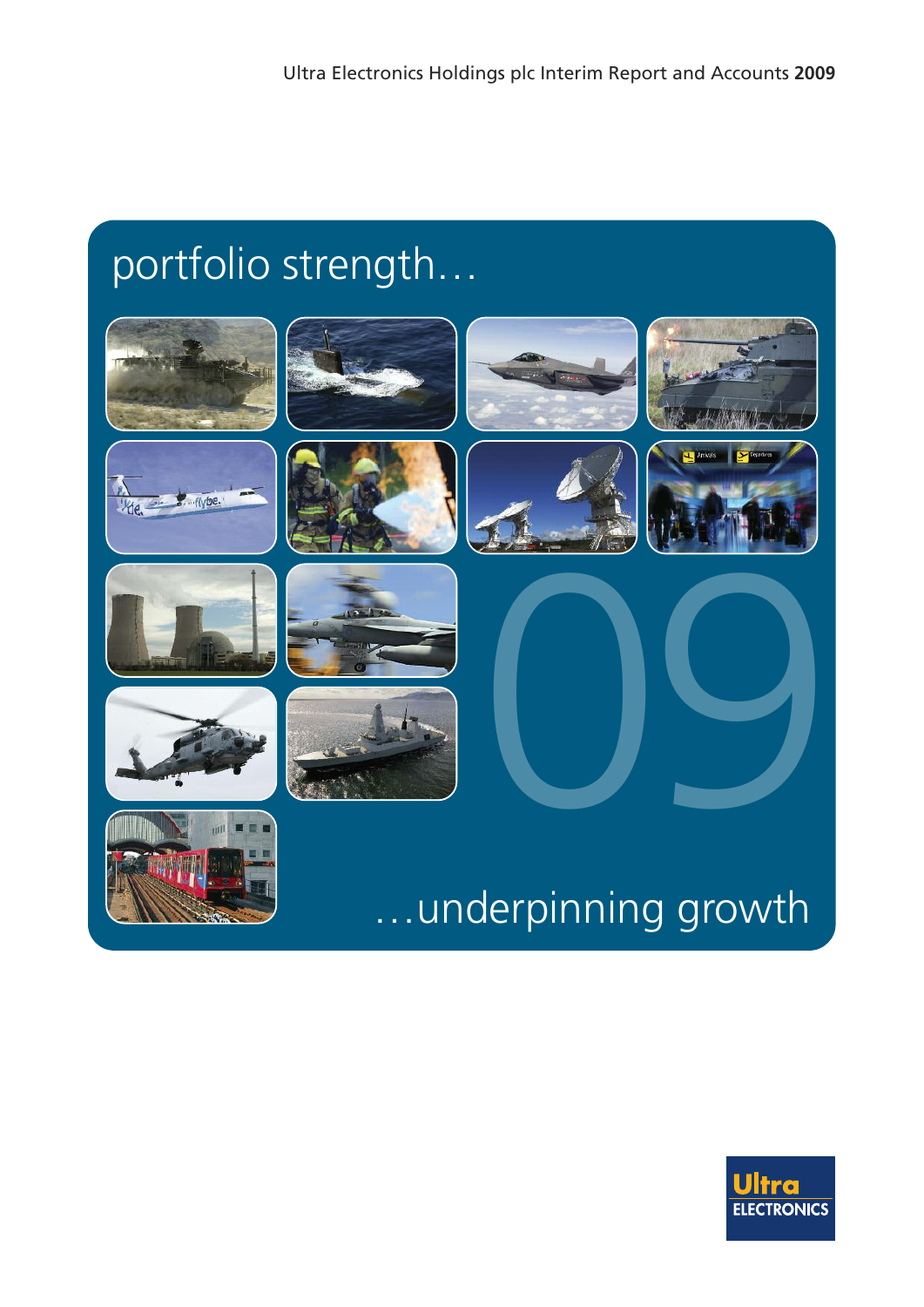### Ultra at a glance

### **Why Ultra is different**

Ultra Electronics is an internationally successful defence and aerospace company with a long, consistent track record of development and growth, achieving 15% compound annual growth of total shareholder return since flotation in 1996.

Ultra businesses constantly innovate to create solutions to customer requirements that are different from and better than those of the Group's competitors. By applying these differentiated solutions to a wide range of international platforms and programmes, Ultra has built an exceptionally broad range of niche market positions.

Ultra offers support to its customers through the design, delivery and support phases of a programme. Ultra businesses have a high degree of operational autonomy so that they may provide exceptionally agile and responsive support to customers and partners.



The major market sectors in which Ultra operates are:

- battlespace IT systems and equipment sonar systems equipment for civil and military aircraft
- specialist equipment for defence applications specialist systems and equipment for the transport and energy sectors

Operationally, the Group is organised into three divisions: Aircraft & Vehicle Systems, Information & Power Systems and Tactical & Sonar Systems.



#### Cautionary Statement

This document contains forward looking statements that are subject to risk factors associated with, amongst other things, the economic and business circumstances occurring from time to time in the countries and sectors in which the group operates. It is believed that the expectations reflected in these statements are reasonable but they may be affected by a wide range of variables which could cause actual results to differ materially from those currently anticipated.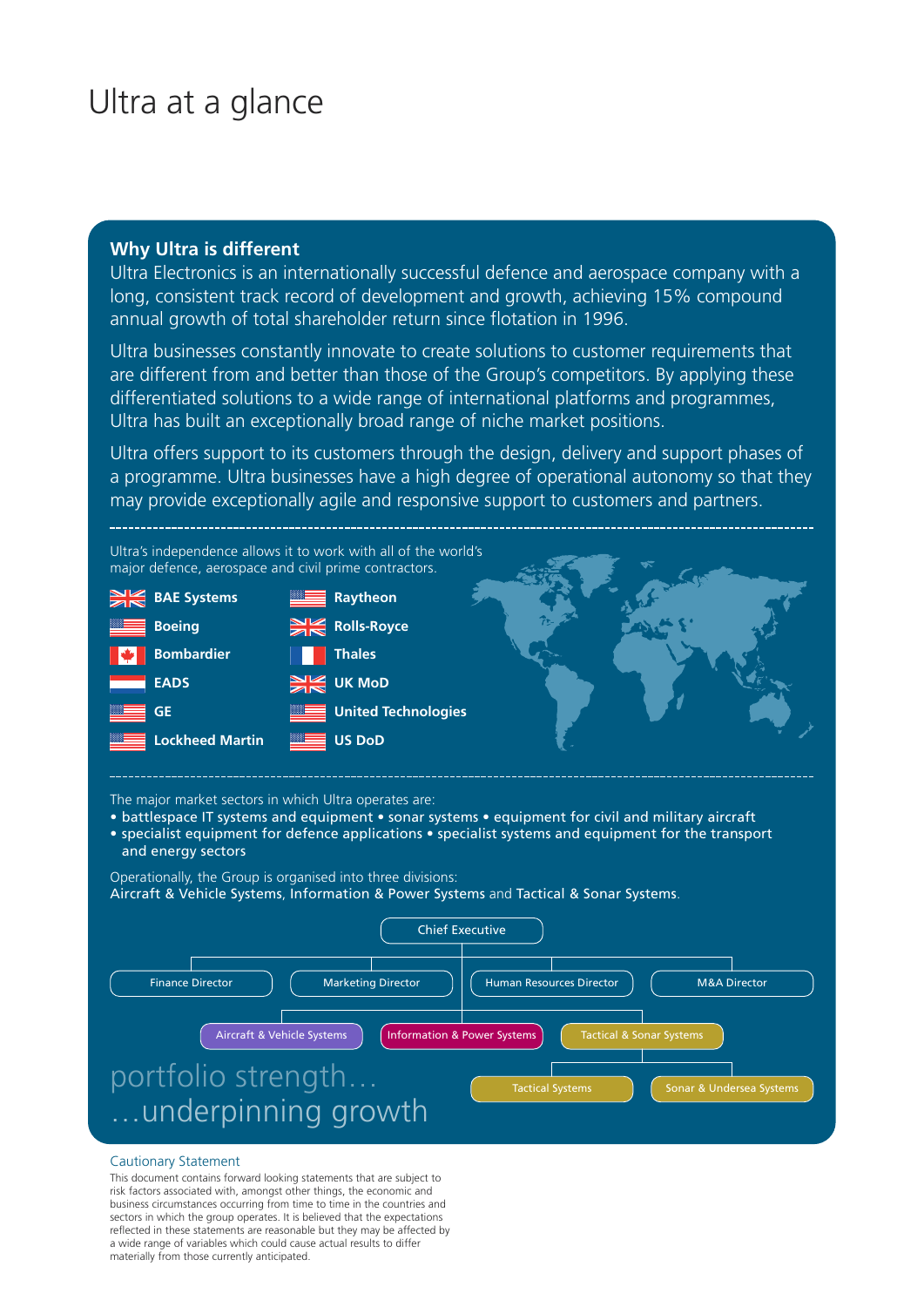### Financial Highlights

|                                            | Six months to<br>30 June 2009 | Six months to<br>30 June 2008 | Change  |
|--------------------------------------------|-------------------------------|-------------------------------|---------|
| Revenue                                    | £325.5m                       | £231.9m                       | $+40%$  |
| Headline operating profit $(1)$            | £44.3m                        | £32.5m                        | $+36%$  |
| Headline profit before tax $(2)$           | £40.2m                        | £30.4m                        | $+32\%$ |
| IFRS profit before tax                     | £62.9m                        | $f$ 23 $2m$                   | $+171%$ |
| Headline earnings per share <sup>(2)</sup> | 43.4p                         | 32.6p                         | $+33%$  |
| Dividend per share                         | 9.6 <sub>p</sub>              | 8.0 <sub>p</sub>              | $+20%$  |

• Strong Group performance driven by broad portfolio of specialist activities

- resilience against softness in commercial markets
- strong organic growth at constant currencies
	- $\bullet$  revenue:  $+10\%$
	- • operating profit: +11%
- Continuing investment to drive future growth
- Headline operating margin maintained at about 14%
- Contribution from acquisitions
	- successful integration of businesses acquired in 2008
	- three small acquisitions announced in the year to date for consideration  $of$   $f13m$
- Operating cash conversion\* of 75% underpinning robust balance sheet
- Order book of £767m, up 19% and providing good level of visibility

Financials

<sup>(2)</sup> before amortisation of intangibles arising on acquisition, fair value movements on derivatives, profit on disposal of property, plant and equipment net of property-related provisions and loss on closing out foreign currency hedging contracts. Basic EPS 67.7p (2008: 25.2p). *See Note 4 for reconciliation*.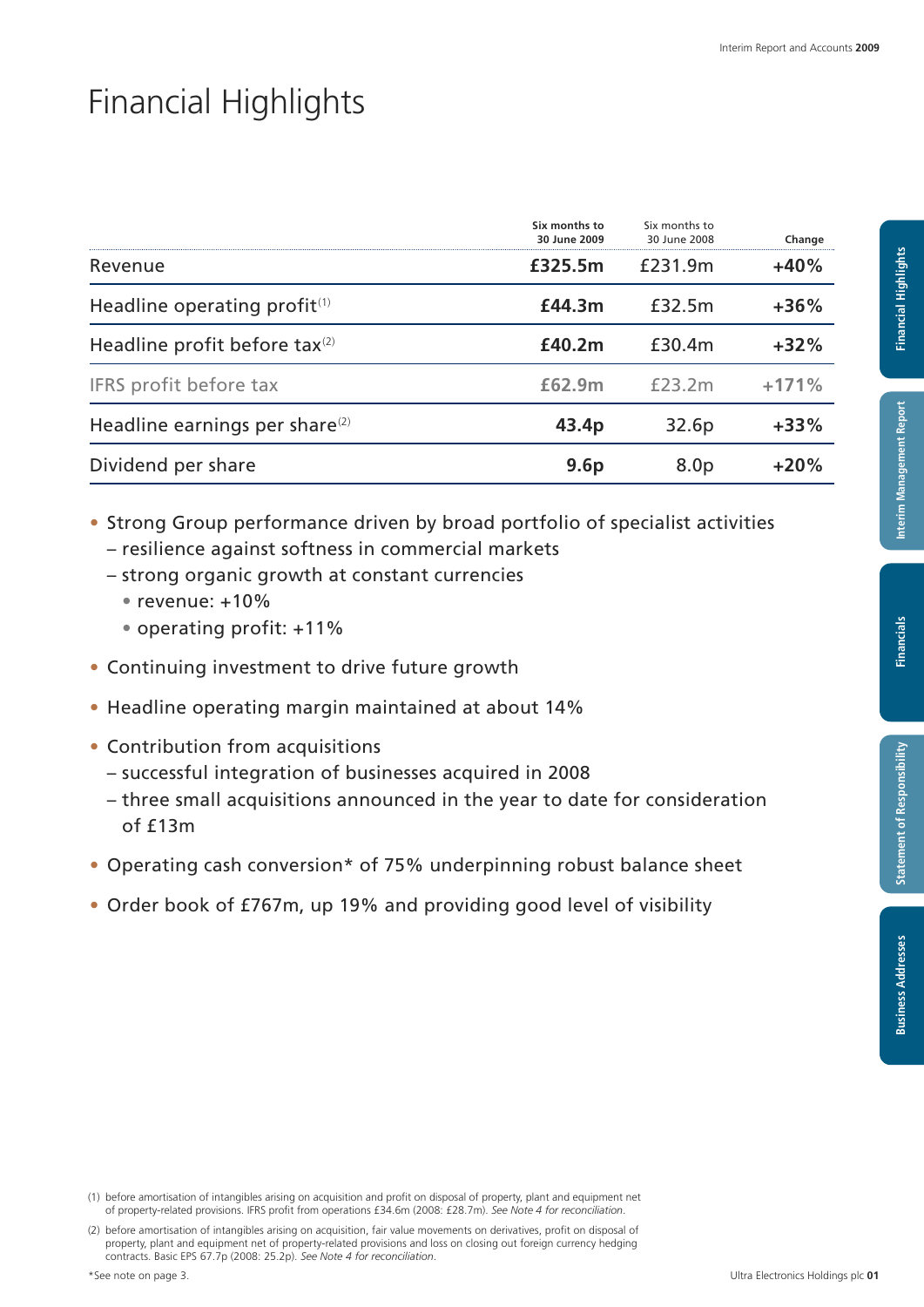## Interim Management Report

"The strong results for the period underline the success of Ultra's strategy of focusing on long-term growth. This is achieved through the continued investment in a portfolio of differentiated products and services which are positioned on a wide range of international platforms and programmes in the defence, security, transport and energy markets. This creates a flywheel effect that ensures continued and consistent progress for Ultra, despite market fluctuations. In the year to date, the Group has invested in new products, in business development and in acquisitions; this has expanded Ultra's spread of specialist capabilities and extended the Group's geographic footprint.

In summary, Ultra has a track record of driving organic growth, successfully integrating acquisitions, winning new business and executing contracts effectively. The Group operates in high growth market sectors, has a broad portfolio of positions on long-term programmes and is expanding its geographic reach. These factors give the Board confidence in the continuing progress of the Group."

**Douglas Caster, Chief Executive**

This Interim Management Report ("IMR") has been prepared solely to provide additional information to enable shareholders to assess Ultra's strategies and the potential for those strategies to be fulfilled. It should not be relied upon by any other party or for any other purpose.

This IMR contains certain forward-looking statements. Such statements are made by the Directors in good faith based on the information available to them at the time of their approval of this report, and they should be treated with caution due to the inherent uncertainties underlying such forward-looking information.

This IMR has been prepared for the Group as a whole and therefore gives greatest emphasis to those matters which are significant to Ultra when viewed as a complete entity.

#### **Overview**

Ultra's strong revenue growth in the period demonstrated the benefit of having a broad portfolio of niche activities, many of which have grown rapidly. Excluding acquisitions, Ultra invested £18.9m in the period to drive future growth, up from £13.6m in the same period in 2008 while achieving an operating margin of 13.6%.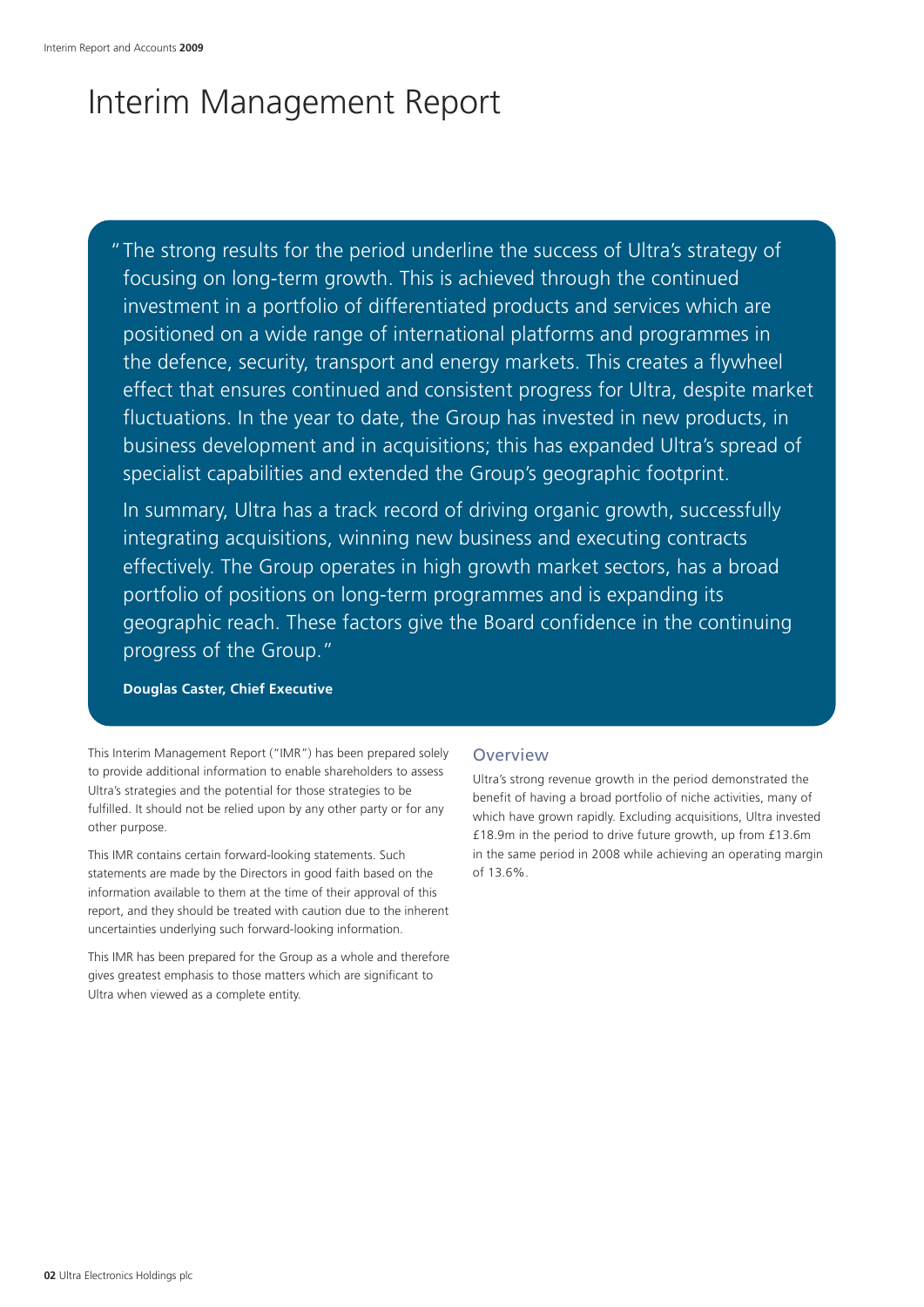### Financial Results

|                                        | Six months ended<br>30 June 2009 | Six months ended<br>30 June 2008 |          |
|----------------------------------------|----------------------------------|----------------------------------|----------|
|                                        | £m                               | £m                               | Growth   |
| Order book                             |                                  |                                  |          |
| Aircraft & Vehicle Systems             | 213.3                            | 195.1                            | $+9.3%$  |
| Information & Power Systems            | 204.7                            | 134.5                            | $+52.2%$ |
| Tactical & Sonar Systems               | 349.4                            | 315.6                            | $+10.7%$ |
| <b>Total order book</b>                | 767.4                            | 645.2                            | $+18.9%$ |
| Revenue                                |                                  |                                  |          |
| Aircraft & Vehicle Systems             | 83.7                             | 58.9                             | $+42.1%$ |
| Information & Power Systems            | 101.0                            | 66.0                             | $+53.0%$ |
| Tactical & Sonar Systems               | 140.8                            | 107.0                            | $+31.6%$ |
| Total revenue                          | 325.5                            | 231.9                            | $+40.4%$ |
| <b>Headline operating profit</b>       |                                  |                                  |          |
| Aircraft & Vehicle Systems             | 10.9                             | 9.3                              | $+17.2%$ |
| Information & Power Systems            | 11.5                             | 9.3                              | $+23.7%$ |
| Tactical & Sonar Systems               | 21.9                             | 13.9                             | +57.6%   |
| <b>Total headline operating profit</b> | 44.3                             | 32.5                             | $+36.3%$ |
| <b>Headline operating margin</b>       |                                  |                                  |          |
| Aircraft & Vehicle Systems             | 13.0%                            | 15.8%                            |          |
| Information & Power Systems            | 11.4%                            | 14.1%                            |          |
| Tactical & Sonar Systems               | 15.6%                            | 13.0%                            |          |
| Total headline operating margin        | 13.6%                            | 14.0%                            |          |
| Interest                               | (4.1)                            | (2.1)                            | $+95.2%$ |
| Headline profit before tax             | 40.2                             | 30.4                             | $+32.2%$ |
| Operating cash flow                    | 33.3                             | 24.9                             |          |
| Cash conversion*                       | 75%                              | 77%                              |          |
| Net debt* at period-end                | 68.1                             | 53.7                             |          |
| Bank interest cover                    | 16.7x                            | 19.5x                            |          |
| Headline earnings per share            | 43.4p                            | 32.6p                            | $+33.1%$ |

#### Note

**operating cash flow**\* is cash generated by operations, less net capital expenditure, R&D and LTIP share purchases.

**cash conversion\*** is cash generated by operations, less net capital expenditure, R&D and LTIP share purchases as % of profit from operations before amortisation of intangibles arising on acquisition and profit on disposal of property, plant and equipment net of property-related provisions. **net debt\*** comprises bank overdrafts and loans less cash and cash equivalents.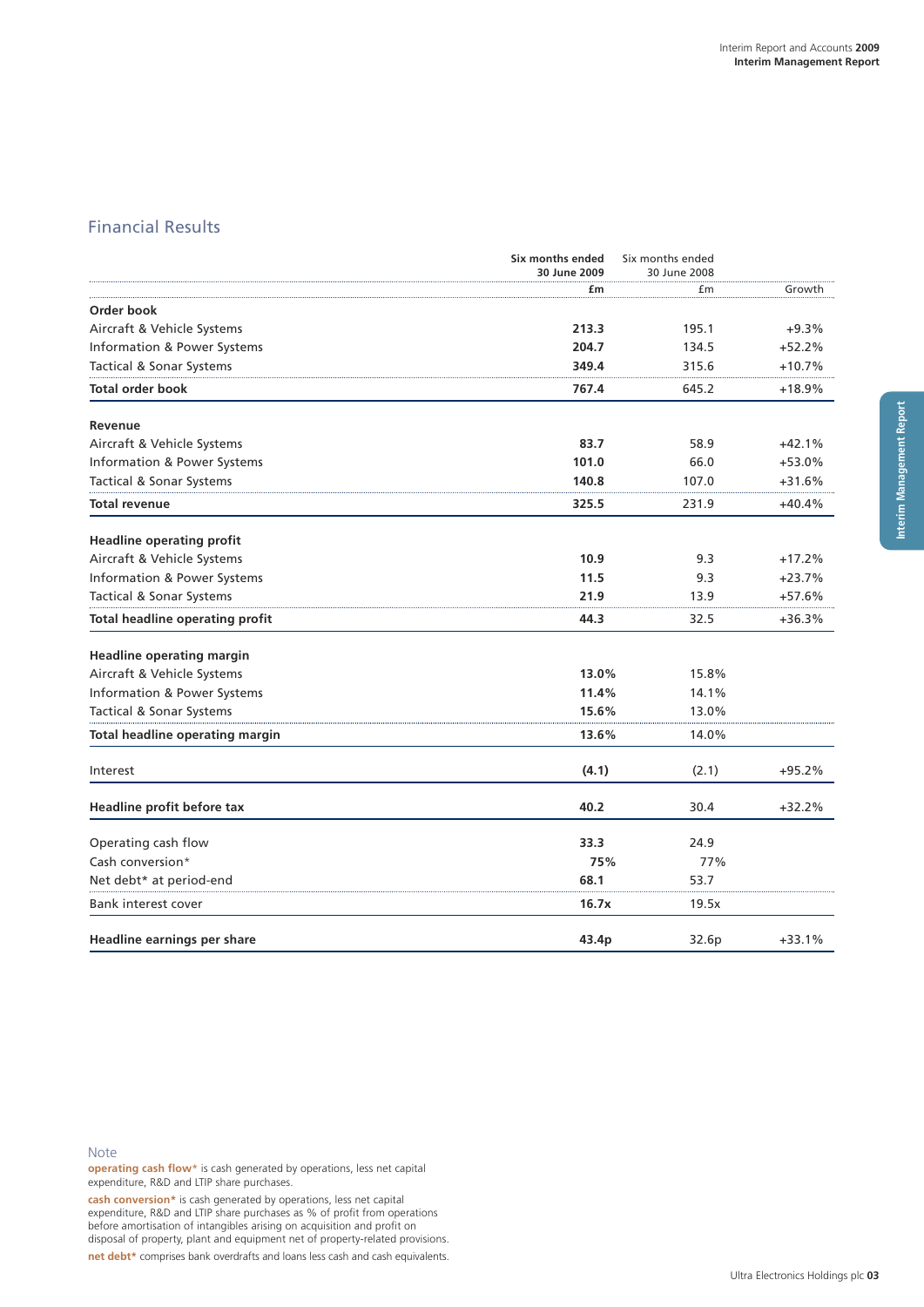Revenue was 40% higher at £325.5m (2008: £231.9m). Organic growth at constant exchange rates was 10% and favourable currency effects contributed 14%. The remaining 16% growth came from acquisitions reflecting the successful integration of businesses acquired in 2008, most of which were acquired in the second half of the year.

Headline operating profit increased 36% to £44.3m (2008: £32.5m). Organic growth at constant exchange rates was 11% while favourable currency effects contributed 15%. Acquisitions contributed the remaining 10%.

Net interest payable was 95% higher at £4.1m (2008: £2.1m) reflecting higher borrowings as a result of increased acquisition spending in the twelve months since June 2008.

Headline profit before tax was £40.2m (2008: £30.4m), an increase of 32% and the Group's effective tax rate in the period was 26.5% (2008: 27.1%). Consequently, headline earnings per share increased 33% to 43.4p (2008: 32.6p).

Operating cash conversion\* was 75% (2008: 77%). The Group's customary focus on cash management has resulted in reduced inventory compared to the start of the period.

Reported profit before tax increased by 171% to £62.9m (2008: £23.2m). Ultra's IFRS profit before tax reflected the combined effects of headline operating profit, foreign exchange (profit of £32.5m), property-related profit of £5.0m and the amortisation of intangibles (loss of £14.7m). As noted in April's Interim Management Statement, the process of matching hedging cover to the expected net inflow of US dollars incurred one off costs of £15.9m which have impacted net debt. Tax relief reduces the net impact on statutory profit after tax to £11.4m (2008: nil). The profit impact of the fair value movement on derivatives was £48.4m (2008: loss of £3.4m). During the period the Group completed the sale of the old site at Rugeley, UK and reviewed the level of its provisions for dilapidations at certain leasehold properties. The net property-related profit was £5.0m (2008: nil). The effect of the amortisation of intangibles arising on acquisition was a loss of £14.7m (2008: loss of £3.8m).

Net debt\* at the end of the period was £68.1m compared to £53.7m at the end of June 2008. Total cash expenditure on acquisitions in the twelve month period was £43.5m. The Group's balance sheet remains strong, with net interest payable on borrowings covered approximately 17 times by headline operating profit.

The Group has a revolving credit facility of £200m of which £120m is due for renewal in November 2010. Discussions have started with the syndicate of banks that provide the facility, all of which have indicated a willingness to renew it. It is anticipated that the Group will have agreed its funding position before the year end.

The proposed interim dividend is 9.6p, an increase of 20%, which will be paid on 25 September to shareholders on the register on 21 August 2009.

The order book at the end of the period was £767.4m, an increase of 19% over the value at the same time last year and an increase of 12% at constant currencies. Within this total, firm order cover for the next twelve months trading has been maintained at its customary level of above 60%.

### Investing for growth

Ultra continued to invest to support its strategy to deliver long-term growth. These investments in the period were in new products and services, in new business development as well as in acquisitions.

The Group continues to invest in the Boeing 787 and Airbus A400M aircraft programmes which will contribute to growth in the medium and long term. The Group also invested in developing the next generation of battlespace communications equipment. In the period Ultra's internal investment to drive future growth totalled £18.9m, up from £13.6m in 2008.

As planned, the rate of acquisition spending slowed from that experienced in 2008. Those acquisitions made last year have been successfully integrated into the Group. Since the start of 2009 Ultra has made three acquisitions; Tisys SA ('Tisys') in France; Avalon Systems Pty Ltd. ('Avalon') in Australia and Xerion Systems Inc. ('Xerion') in the USA. They have enhanced the Group's portfolio of offerings and extended the Group's geographic reach. The total cash consideration in the period for these acquisitions was £13.0m, financed using Ultra's existing facilities. Their contribution to the Group's performance in the first half of 2009 was not material.

- Tisys is a specialist airport IT systems business based in Annecy, France, offering software applications, mainly for small airports, that provide revenue management and invoicing, flight information management and display, resource management and departure control. It is part of Airport Systems in the Group's Information & Power Systems division.
- Avalon, based in Adelaide, South Australia specialises in electronic warfare sub-systems, engineering consultancy and through-life support for the Australian Defence Force. Ultra's team in Australia working on the design, build and support of the sonar system for the new Australian destroyers will be based at the Avalon site. It is part of Ultra Electronics Australia Pty in the Group's Tactical & Sonar Systems division.
- Xerion, based in Rochester, New York makes a range of digital glass-cockpit displays suitable for use in general aviation aircraft. The completion of this small acquisition is subject to US regulatory approval which is expected by the end of August. Xerion will be subsumed into Ultra's Flightline Systems business, also based in Rochester, in the Tactical & Sonar Systems division.

#### Board changes

In the period Paul Dean joined the Group board, succeeding David Jeffcoat as Group Finance Director and Sir Robert Walmsley replaced Andrew Walker as a non-executive director.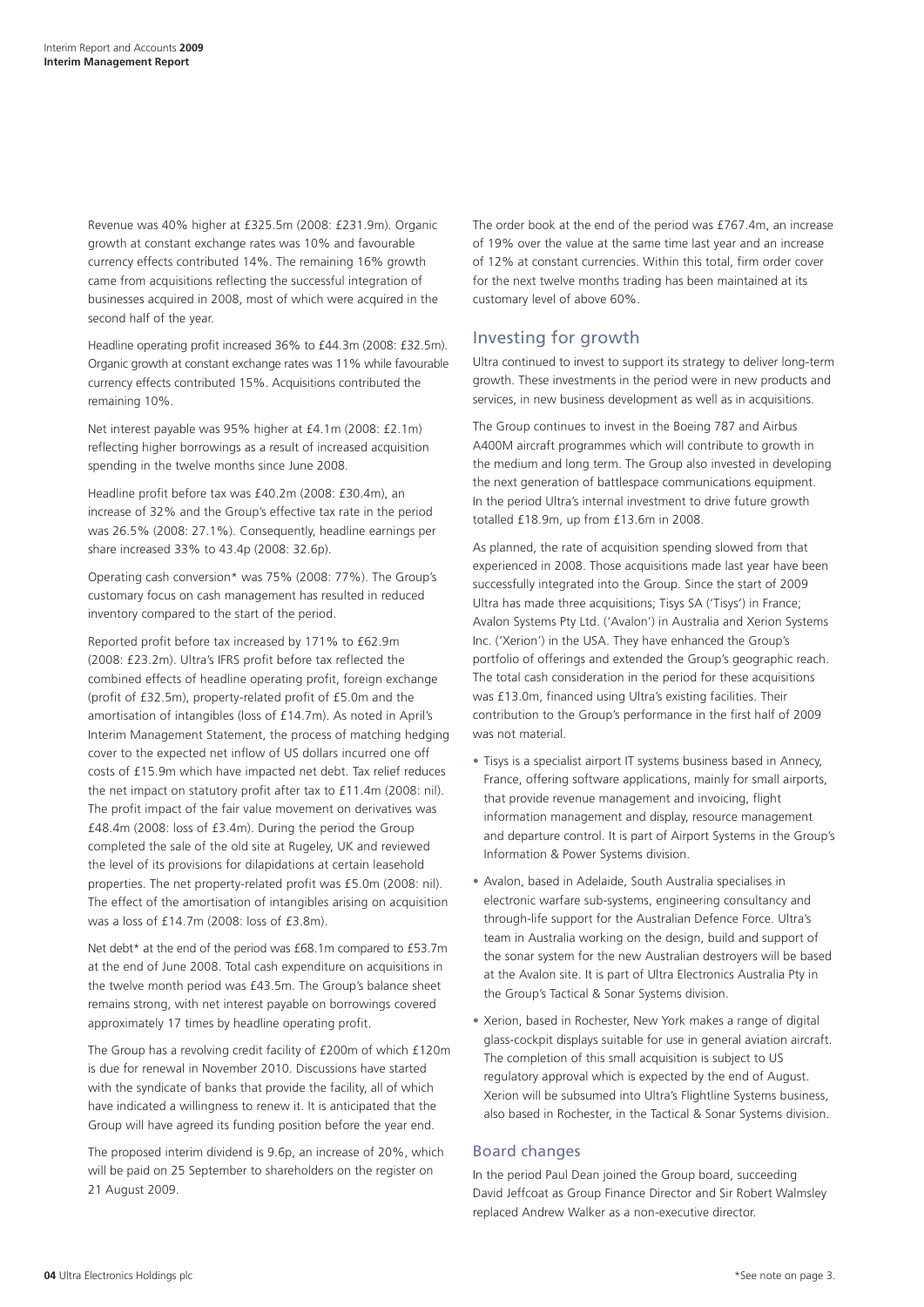### Operational review

#### **Aircraft & Vehicle Systems**

Revenue in Aircraft & Vehicle Systems increased by 42% to £83.7m compared to £58.9m in 2008 and headline operating profit increased 17% to £10.9m (2008: £9.3m). The contribution from Dascam, acquired late in 2008, augmented strong organic revenue growth across the division. The order book at the end of the period was £213.3m (2008: £195.1m).

Strong demand was sustained in the US for the Group's specialist hand controls for remote weapon stations for armoured vehicles and for the HiPPAG airborne compressor. Funded development continued in the period for Ultra's ice protection system for the F-135 engine for the Joint Strike Fighter and for the UK government's National Resilience Extranet. Two main factors diluted the margin in the division. The first of these was continued investment in the Boeing 787, Airbus A400M and Gulfstream G650 programmes, for which development costs were written off. The focus of the investment for the 787 was the final qualification of the system and in facilities to support production. The main software elements of these programmes have been completed; this contributed to a downturn in the volume of Ultra's development activity for high integrity software. This impacted the operating margin in the division and costs were incurred in adjusting the capacity appropriately.

Highlights of the division's performance in the period that will underpin continuing growth included:

- selection by Sumitomo to supply landing gear and steering control systems for Mitsubishi's new regional jet
- agreement with the customers that the resourcing levels should be increased for Ultra's training and consultancy projects in the UAE with the General HQ and the Critical National Infrastructure Agency
- selection by Airbus to supply Ultra's innovative solution to provide electrical interconnection to the movable leading edge of the A350XWB aircraft wing

#### **Information & Power Systems**

Revenue in Information & Power Systems grew by 53% to £101.0m compared to £66.0m in the first half of 2008 while headline operating profit growth was 24% to £11.5m (2008: £9.3m). The order book at the end of the period had increased by 52% to £204.7m (2008: £134.5m).

Revenue growth was driven by the acquisitions made in 2008 and by good organic growth. This division benefited from increasing sales of nuclear control systems and sensors, increased demand for trackside power equipment and from development funding for real-time command and control and data fusion systems. Information & Power Systems is the division that is most impacted by the current conditions in the commercial sector with reduced demand for airport IT systems, ID card printers and contract manufacturing services. In all areas, the cost base has been adjusted to match demand. Profit growth was also suppressed by delays in the placing of some contracts for highly classified work at ProLogic,

acquired in 2008. The approval in June by the US government of a proxy board for ProLogic has now resolved this issue.

Features of the division's performance in the period that will support continuing growth included:

- an initial contract to deliver an upgraded air defence command and control system for the Bahrain Defence Force
- selection by Areva to supply specialist, nuclear-qualified sensors for new build reactors in China
- selection to supply airport IT integration services at Ouito in Ecuador, at Helsinki and at 24 other airports in Finland

#### **Tactical & Sonar Systems**

Revenue in Tactical & Sonar Systems increased by 32% to £140.8m (2008: £107.0m) and headline operating profit rose 58% to £21.9m (2008: £13.9m). These results include a contribution from the MISL products, acquired in May 2008, as they successfully entered production. The closing order book was £349.4m (2008: £315.6m).

Many of the Group's specialist activities in the battlespace IT sector are in this division and strong demand, especially from US forces for communications equipment and tactical radio systems, drove the revenue and profit performance in the period. Deliveries of Ultra's advanced anti-submarine warfare equipment products to US and international customers also made a good contribution to growth. There was also a large increase in the sales of the Group's next generation audio communications products for use by firefighters and military users.

Growth in future years will be underpinned as a result of the following events in the period:

- contracts to supply sonobuoys to the US Navy and to international customers
- selection to participate in a funded study to consider the future procurement strategy for high grade cryptographic equipment to be used by UK government agencies
- the award of contracts to supply the US Navy with a range of acoustic countermeasures for torpedo defence

### Market conditions

Expenditure worldwide on defence and security is underpinned by continuing international tensions. Allied reaction to military and terrorist attacks in Afghanistan, Pakistan, India and elsewhere dictates that resources are being redeployed rather than repatriated, thus maintaining the high level of operational usage of equipment and systems.

An increasing proportion of defence and security spending is being spent on electronics which is, therefore, a 'sweet spot' of these budgets. This reflects the enhancement or upgrade in the military effectiveness of platforms that can be achieved by the application of modern electronics and that such improvements are applicable to existing fleets as well as new build platforms. Additionally, modern armed forces rely on many forms of sophisticated electronic communication systems to achieve information superiority.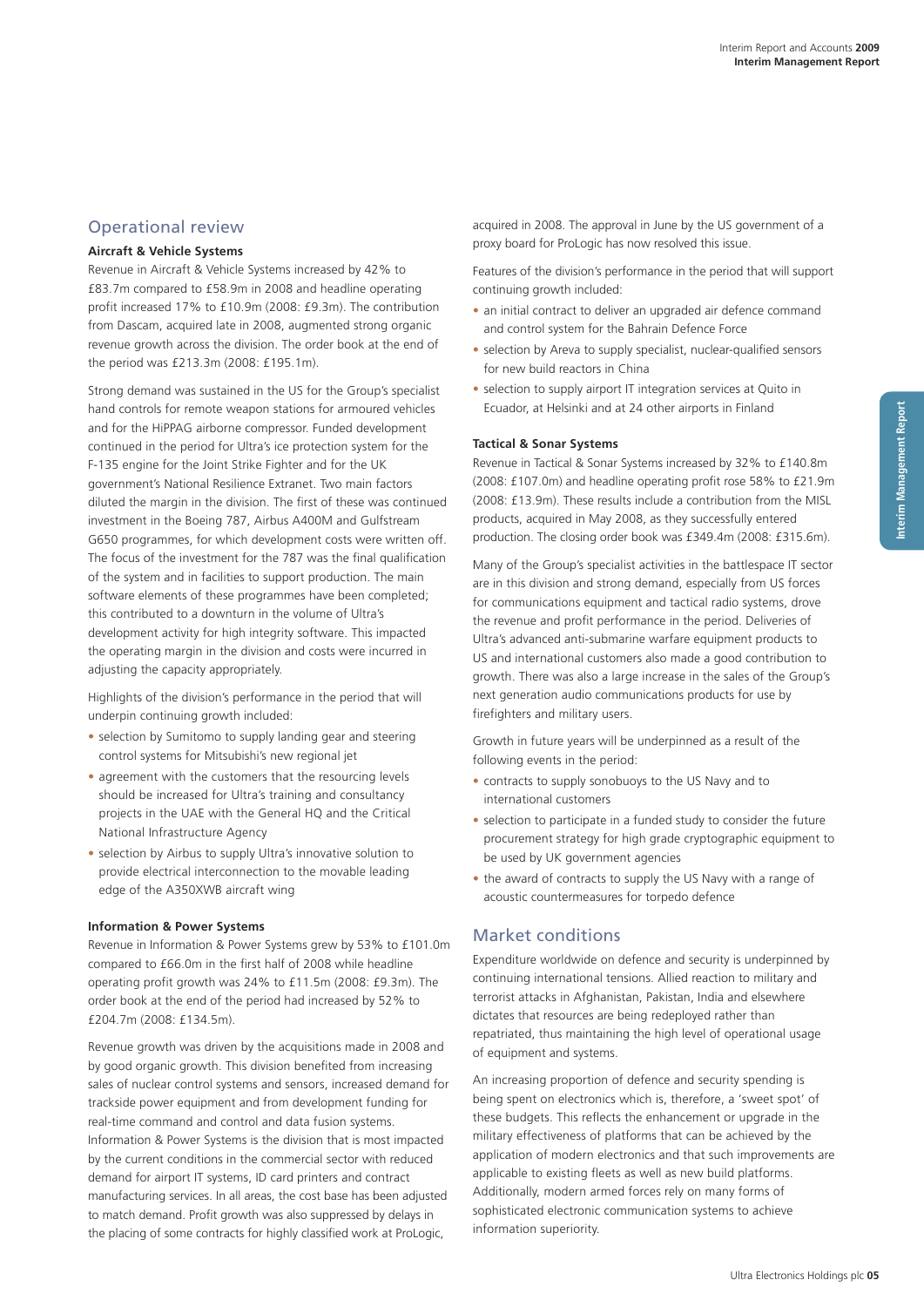#### Market conditions (continued)

Ultra's focus on smart electronic solutions means that the Group is well placed to win further work in the medium term to satisfy these operational requirements. While it is anticipated that the absolute level of expenditure will be squeezed by competing demands for funding in the US and UK, defence budgets will remain sufficiently large to provide Ultra with considerable headroom to support further growth. Elsewhere, in areas where Ultra has recently achieved market presence, such as Turkey, Australia and the Middle East, defence spending continues to rise in real terms.

In the transport sector, the fundamental driver of long-term growth is the increase in business and leisure travel, especially in those areas of the world with rapidly rising populations. This drives demand for civil aircraft, infrastructure investment in airport IT systems and in mass passenger transit systems – all areas that will benefit Ultra. In the short term there may be cuts in production rates at both Boeing and Airbus despite their long order books though the profit impact on Ultra of these reductions will not be material. Sales of equipment for the Boeing 787, when it enters airline service, will be additive to the Group's performance.

Around the world the strategic need to have secure access to an increased amount of energy from independent sources is driving a higher level of investment in civil nuclear power generation. This investment is in extending the life of existing plant as well as building new reactors. Ultra has niche capabilities in the supply of high integrity control systems and the associated specialist sensors and is therefore well placed to benefit as the market opportunity develops.

### Risks and uncertainties

A number of potential risks and uncertainties exist which could have a material impact on the Group's performance over the second half of the year and which could cause actual results to differ materially from expected and historical costs. The Directors do not consider that the principal risks and uncertainties have changed since the publication of the Group's Annual Report for 2008. An explanation of the risks detailed below, and the robust business strategies that Ultra uses to manage and mitigate those risks and uncertainties, can be found on pages 19 to 21 of the Annual Report which is available for download at www.ultra-electronics.com.

About three-quarters of Ultra's revenue are from the defence sector and there will be pressure on defence budgets. Current projections are, however, that baseline budgets, excluding supplemental funds for continuing operations, will continue to grow in Ultra's main markets. The overall size of defence budgets relative to the Group's revenue ensures that sufficient headroom exists to support Ultra's continuing growth.

There is a risk of programme delays or cancellations but this has historically always been a feature of the Group's markets. Additionally, no single programme represents more than 5% of Ultra's revenue in any year. The cancellation or curtailment of any single programme is therefore unlikely to have a material impact on the Group.

Movements in foreign currency exchange rates result in both transaction and translation effects on the Group's results. Ultra's projected net transaction exposure is mitigated by the use of forward hedging contracts. By their nature, currency translation risks cannot be mitigated.

#### Prospects

Ultra has a broad portfolio of differentiated offerings specified on an increasing list of international platforms and programmes. This spreads risk and gives resilience to the Group's overall performance. These long-term programme positions have a flywheel effect, providing a solid base on which the Group will continue to grow.

Within Ultra's overall order book, valued at £767m, firm order coverage for the next twelve months' trading for the Group has been maintained at its traditional level of over 60%, thereby giving good visibility of future earnings.

Ultra has the financial strength to allow a continuing programme of investment to drive further organic and acquisition growth. Internally, the Group is investing in new products and services that can be positioned on long-term programmes. Ultra businesses constantly innovate to provide differentiated products, services and solutions to customers. This market-led innovation and the Group's agility of response to customer requirements provide the competitive edge that allows Ultra to succeed in its markets. Ultra's strong balance sheet can support the purchase of businesses that would further enhance the Group's portfolio and to which ownership by Ultra would add value. Acquisitions can also provide a catalyst for growth in new geographic markets as Ultra broadens its international footprint.

Ultra has a demonstrated ability to drive organic growth, successfully integrate acquisitions, win new business and execute contracts effectively. The Group operates in high growth market sectors, has a broad portfolio of positions on long-term programmes and is expanding its geographic reach. These factors give the Board confidence in the continuing progress of the Group.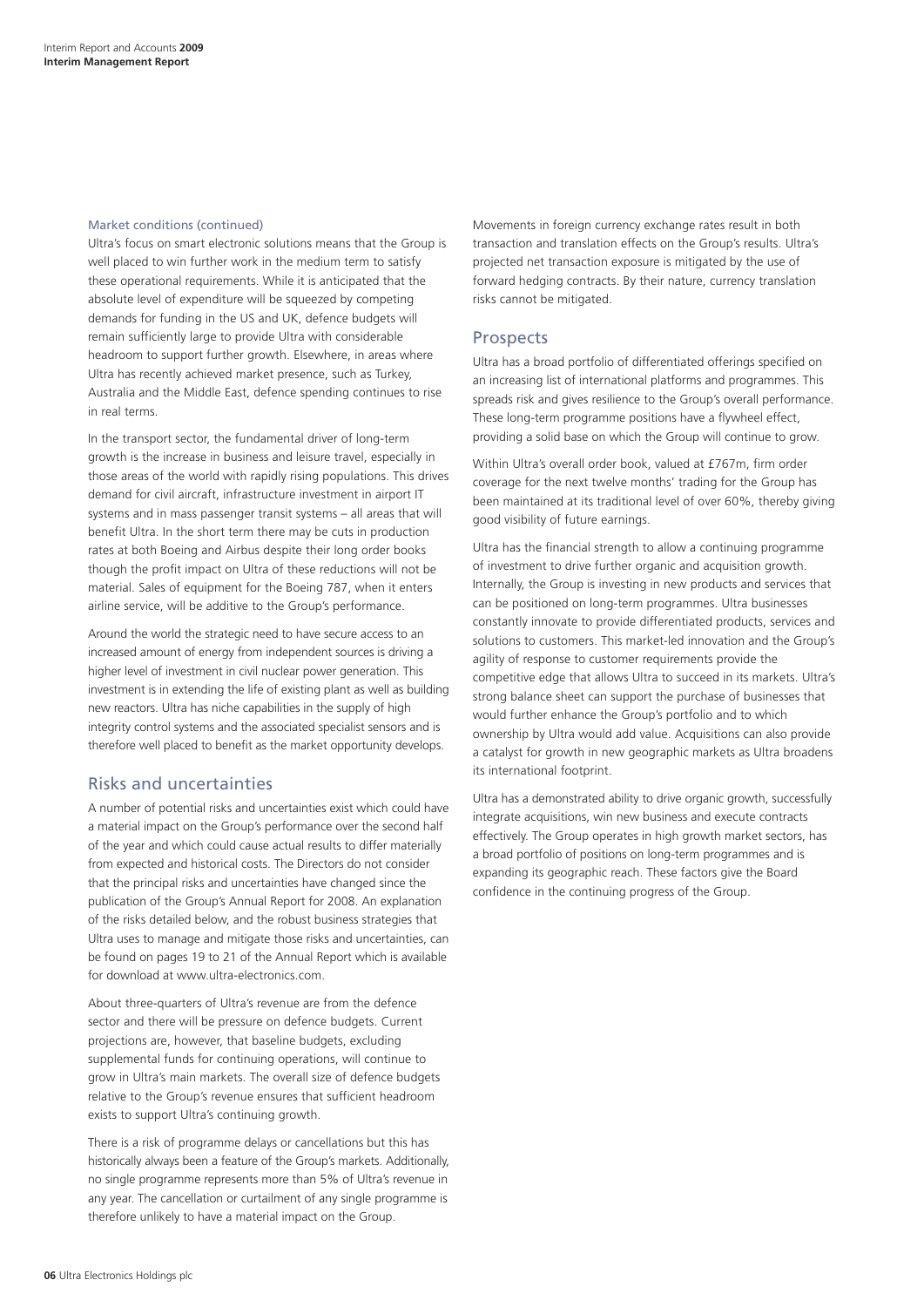## Condensed Consolidated Income Statement

For the half-year ended 30 June 2009

|                                                                                           |                | Six months to<br>30 June 2009 | Six months to<br>30 June 2008 | Year to<br>31 December 2008 |
|-------------------------------------------------------------------------------------------|----------------|-------------------------------|-------------------------------|-----------------------------|
|                                                                                           | Note           | £'000                         | £'000                         | £'000                       |
| <b>Continuing operations</b>                                                              |                |                               |                               |                             |
| Revenue                                                                                   | 3              | 325,486                       | 231,853                       | 515,271                     |
| Cost of sales                                                                             |                | (237, 380)                    | (172, 629)                    | (373, 100)                  |
| Gross profit                                                                              |                | 88,106                        | 59,224                        | 142,171                     |
| Other operating income                                                                    |                | 5,130                         | 2,702                         | 3,444                       |
| Distribution costs                                                                        |                | (391)                         | (351)                         | (1,050)                     |
| Administrative expenses                                                                   |                | (49, 589)                     | (32, 447)                     | (77, 345)                   |
| Other operating expenses                                                                  |                | (8, 818)                      | (471)                         | (3, 146)                    |
| Share of results of associate                                                             |                | 134                           |                               |                             |
| <b>Profit from operations</b>                                                             | 3              | 34,572                        | 28,657                        | 64,074                      |
| Headline operating profit                                                                 | $\overline{4}$ | 44,298                        | 32,505                        | 77,091                      |
| Amortisation of intangibles arising on acquisition                                        |                | (14, 730)                     | (3,848)                       | (13, 017)                   |
| Profit on disposal of property, plant and equipment                                       |                |                               |                               |                             |
| net of property-related provisions                                                        |                | 5,004                         |                               |                             |
| <b>Profit from operations</b>                                                             |                | 34,572                        | 28,657                        | 64,074                      |
| Investment revenue                                                                        | 5              | 48,637                        | 410                           | 1,229                       |
| Finance costs                                                                             | 6              | (20, 265)                     | (5,883)                       | (68, 191)                   |
| Profit/(loss) before tax                                                                  |                | 62,944                        | 23,184                        | (2,888)                     |
| Headline profit before tax                                                                | 4              | 40,204                        | 30,422                        | 72,198                      |
| Amortisation of intangibles arising on acquisition                                        |                | (14, 730)                     | (3,848)                       | (13, 017)                   |
| Profit/(loss) on fair value movements on derivatives                                      |                | 48,390                        | (3,390)                       | (62,069)                    |
| Profit on disposal of property, plant and equipment<br>net of property-related provisions |                | 5,004                         |                               |                             |
| Loss on closing out foreign currency hedging contracts                                    |                | (15, 924)                     |                               |                             |
| Profit/(loss) before tax                                                                  |                | 62,944                        | 23,184                        | (2,888)                     |
| Tax                                                                                       | 7              | (16, 817)                     | (6,028)                       | 4,645                       |
| Profit for the period from continuing operations                                          |                |                               |                               |                             |
| attributable to equity holders of the parent                                              |                | 46,127                        | 17,156                        | 1,757                       |
| Earnings per ordinary share (pence)                                                       |                |                               |                               |                             |
| From continuing operations                                                                |                |                               |                               |                             |
| <b>Basic</b>                                                                              | 9              | 67.7                          | 25.2                          | 2.6                         |
| Diluted                                                                                   | 9              | 67.5                          | 25.1                          | 2.6                         |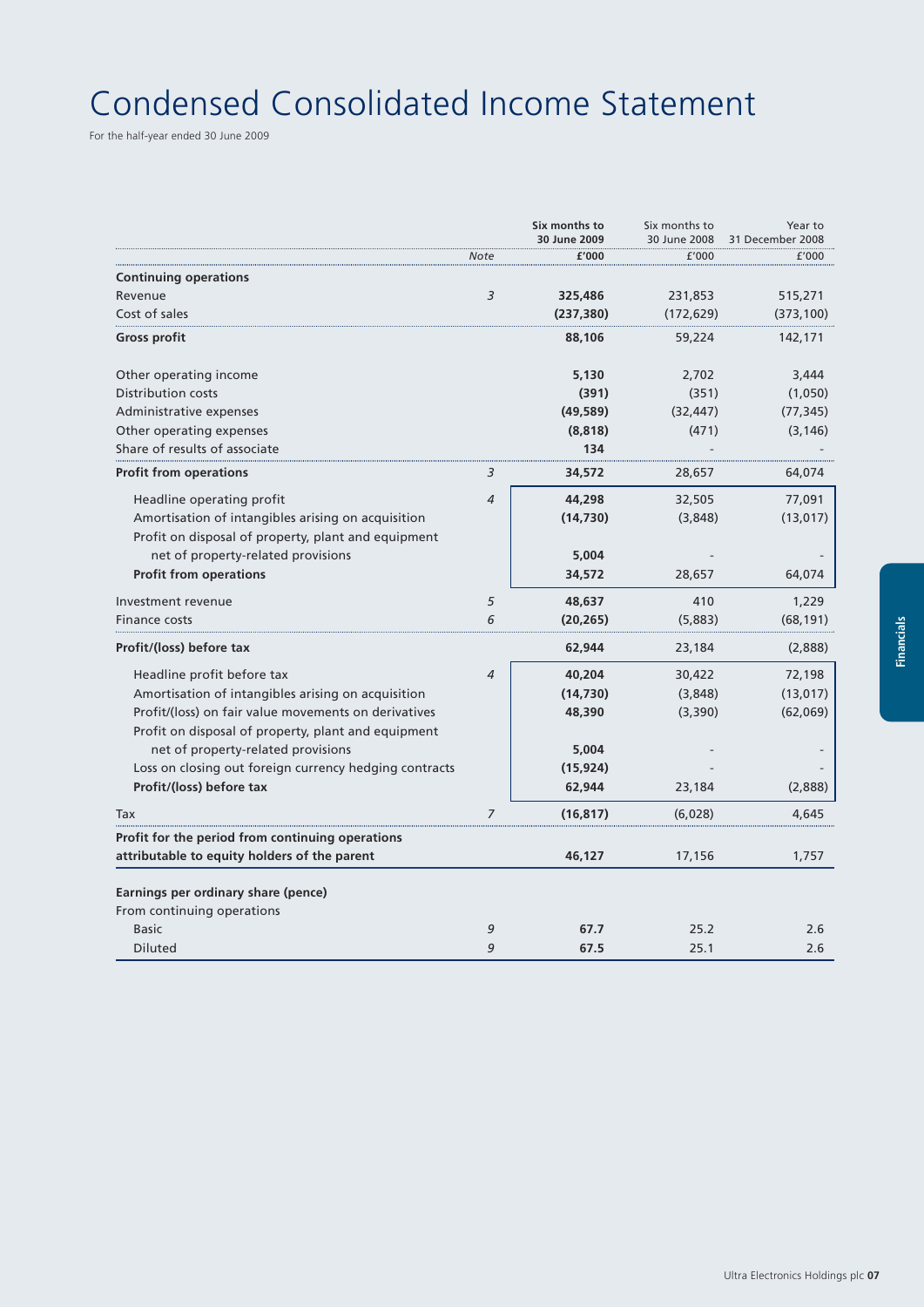## Condensed Consolidated Statement of Recognised Income and Expense

For the half-year ended 30 June 2009

|                                                                                                                          | Six months to<br>30 June 2009 | Six months to | Year to<br>30 June 2008 31 December 2008 |
|--------------------------------------------------------------------------------------------------------------------------|-------------------------------|---------------|------------------------------------------|
|                                                                                                                          | f'000                         | f'000         | f'000                                    |
| Exchange differences on translation of foreign operations<br>Actuarial losses on defined benefit pension schemes (net of | (13.599)                      | 475           | 28,897                                   |
| deferred tax)                                                                                                            |                               |               | (12.585)                                 |
| Tax on items taken directly to equity (excluding pensions)                                                               |                               |               | 1.709                                    |
| Profit/(loss) on cash flow hedge                                                                                         | 537                           | (188)         | (4.612)                                  |
| Net (expense)/income recognised directly in equity                                                                       | (13.062)                      | 287           | 13.409                                   |
| Transfer from profit and loss on cash flow hedge                                                                         | 755                           | 81            | 195                                      |
| Profit for the period                                                                                                    | 46.127                        | 17.156        | .757                                     |
| Total recognised income and expense for the period                                                                       |                               |               |                                          |
| attributable to equity holders of the parent                                                                             | 33.820                        | 17.524        |                                          |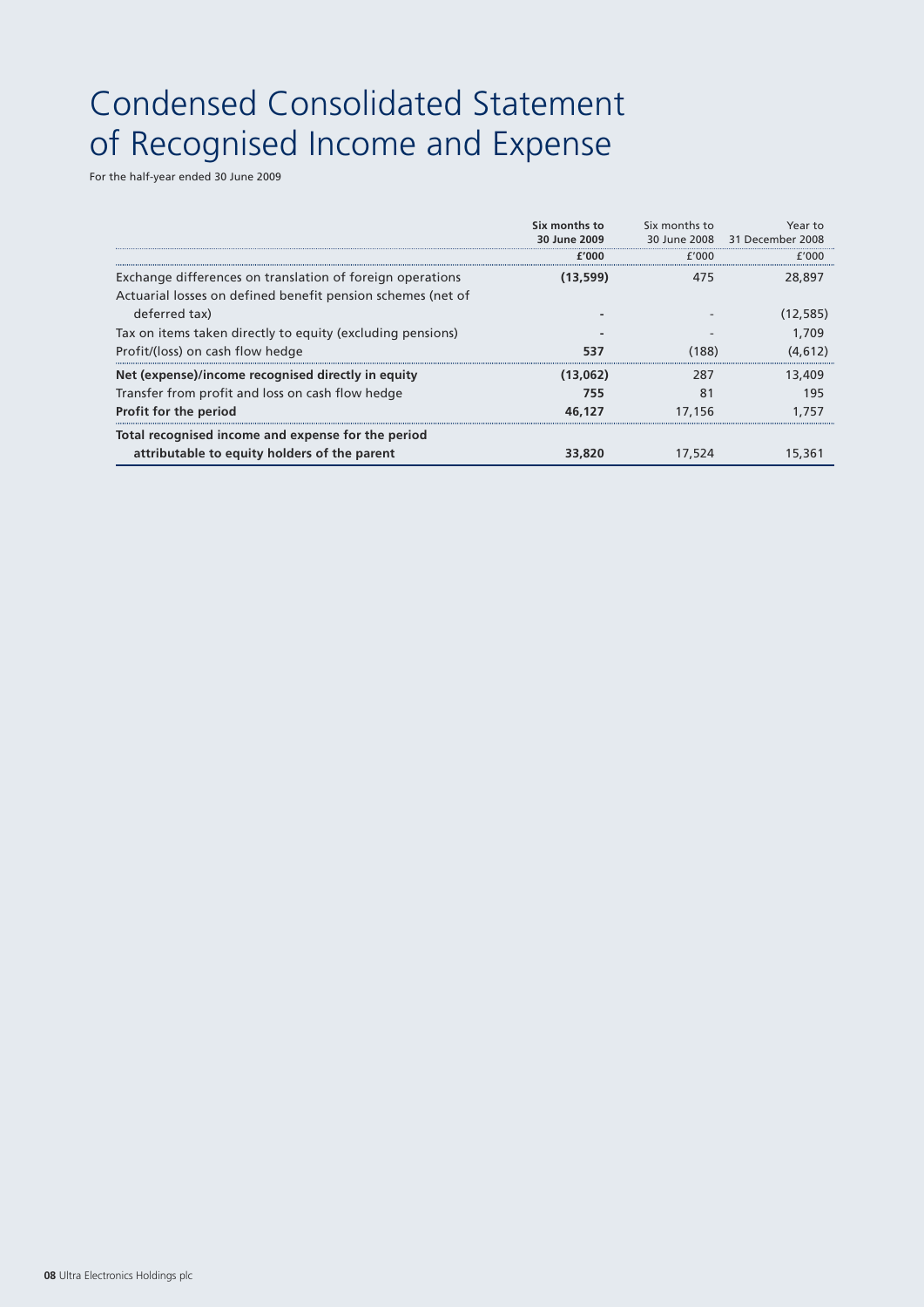## Condensed Consolidated Statement of Changes in Equity

For the half-year ended 30 June 2009

#### **Equity attributable to equity holders of the parent**

|                                                            | Share<br>capital<br>£'000 | <b>Share</b><br>premium<br>account<br>£'000 | <b>Reserve for</b><br>own shares<br>£'000 | <b>Hedging and</b><br>translation<br>reserve<br>£'000 | <b>Retained</b><br>earnings<br>£'000 | <b>Total equity</b><br>£'000 |
|------------------------------------------------------------|---------------------------|---------------------------------------------|-------------------------------------------|-------------------------------------------------------|--------------------------------------|------------------------------|
| <b>Balance at 1 January 2009</b>                           | 3,407                     | 36,427                                      | (1, 974)                                  | 22,615                                                | 83,594                               | 144,069                      |
| Profit for the period                                      |                           |                                             |                                           |                                                       | 46,127                               | 46,127                       |
| Exchange differences on translation                        |                           |                                             |                                           |                                                       |                                      |                              |
| of foreign operations                                      |                           |                                             |                                           | (13, 599)                                             |                                      | (13, 599)                    |
| Profit on cashflow hedge                                   |                           |                                             |                                           |                                                       | 537                                  | 537                          |
| Transfer from profit and loss on                           |                           |                                             |                                           |                                                       |                                      |                              |
| cashflow hedge                                             |                           |                                             |                                           |                                                       | 755                                  | 755                          |
| Total comprehensive income for the period                  |                           |                                             |                                           | (13,599)                                              | 47,419                               | 33,820                       |
| Disposal of own shares                                     |                           |                                             | 524                                       |                                                       | (524)                                |                              |
| Equity settled employee share schemes                      | 1                         | 213                                         |                                           |                                                       | 865                                  | 1,079                        |
| Dividend to shareholders                                   |                           |                                             |                                           |                                                       | (12, 226)                            | (12, 226)                    |
| Balance at 30 June 2009                                    | 3,408                     | 36,640                                      | (1,450)                                   | 9,016                                                 | 119,128                              | 166,742                      |
|                                                            |                           |                                             |                                           |                                                       |                                      |                              |
| <b>Balance at 1 January 2008</b>                           | 3,394                     | 35,061                                      | (1, 972)                                  | (6, 282)                                              | 111,693                              | 141,894                      |
| Profit for the period                                      |                           |                                             |                                           |                                                       | 17,156                               | 17,156                       |
| Exchange differences on translation                        |                           |                                             |                                           |                                                       |                                      |                              |
| of foreign operations                                      |                           |                                             |                                           | 475                                                   |                                      | 475                          |
| Loss on cashflow hedge<br>Transfer from profit and loss on |                           |                                             |                                           |                                                       | (188)                                | (188)                        |
| cashflow hedge                                             |                           |                                             |                                           |                                                       | 81                                   | 81                           |
|                                                            |                           |                                             |                                           |                                                       |                                      |                              |
| Total comprehensive income for the period                  |                           |                                             |                                           | 475                                                   | 17,049                               | 17,524                       |
| Own shares acquired                                        |                           |                                             | (673)                                     |                                                       |                                      | (673)                        |
| Disposal of own shares                                     |                           |                                             | 672                                       |                                                       | (672)                                |                              |
| Equity settled employee share schemes                      | 6                         | 746                                         |                                           |                                                       | 736                                  | 1,488                        |
| Dividend to shareholders                                   |                           |                                             |                                           |                                                       | (9,806)                              | (9,806)                      |
| <b>Balance at 30 June 2008</b>                             | 3,400                     | 35,807                                      | (1, 973)                                  | (5,807)                                               | 119,000                              | 150,427                      |
| <b>Balance at 1 January 2008</b>                           | 3,394                     | 35,061                                      | (1, 972)                                  | (6, 282)                                              | 111,693                              | 141,894                      |
| Profit for the year                                        |                           |                                             |                                           |                                                       | 1,757                                | 1,757                        |
| Exchange differences on translation                        |                           |                                             |                                           |                                                       |                                      |                              |
| of foreign operations                                      |                           |                                             |                                           | 28,897                                                |                                      | 28,897                       |
| Actuarial losses on defined benefit                        |                           |                                             |                                           |                                                       |                                      |                              |
| pension schemes (net of tax)                               |                           |                                             |                                           |                                                       | (12, 585)                            | (12, 585)                    |
| Loss on cashflow hedge                                     |                           |                                             |                                           |                                                       | (4, 612)                             | (4, 612)                     |
| Transfer from profit and loss on                           |                           |                                             |                                           |                                                       |                                      |                              |
| cashflow hedge                                             |                           |                                             |                                           |                                                       | 195                                  | 195                          |
| Tax relating to components of                              |                           |                                             |                                           |                                                       |                                      |                              |
| other comprehensive income                                 |                           |                                             |                                           |                                                       |                                      |                              |
| (excluding pensions)                                       |                           |                                             |                                           |                                                       | 1,709                                | 1,709                        |
| Total comprehensive income for the year                    |                           |                                             |                                           | 28,897                                                | (13, 536)                            | 15,361                       |
| Own shares acquired                                        |                           |                                             | (674)                                     |                                                       |                                      | (674)                        |
| Disposal of own shares                                     |                           |                                             | 672                                       |                                                       | (672)                                |                              |
| Equity settled employee share schemes                      | 13                        | 1,366                                       |                                           |                                                       | 1,451                                | 2,830                        |
| Dividend to shareholders                                   |                           |                                             |                                           |                                                       | (15, 225)                            | (15, 225)                    |
| Deferred tax on share-based payment                        |                           |                                             |                                           |                                                       |                                      |                              |
| transactions                                               |                           |                                             |                                           |                                                       | (117)                                | (117)                        |
| <b>Balance at 31 December 2008</b>                         | 3,407                     | 36,427                                      | (1, 974)                                  | 22,615                                                | 83,594                               | 144,069                      |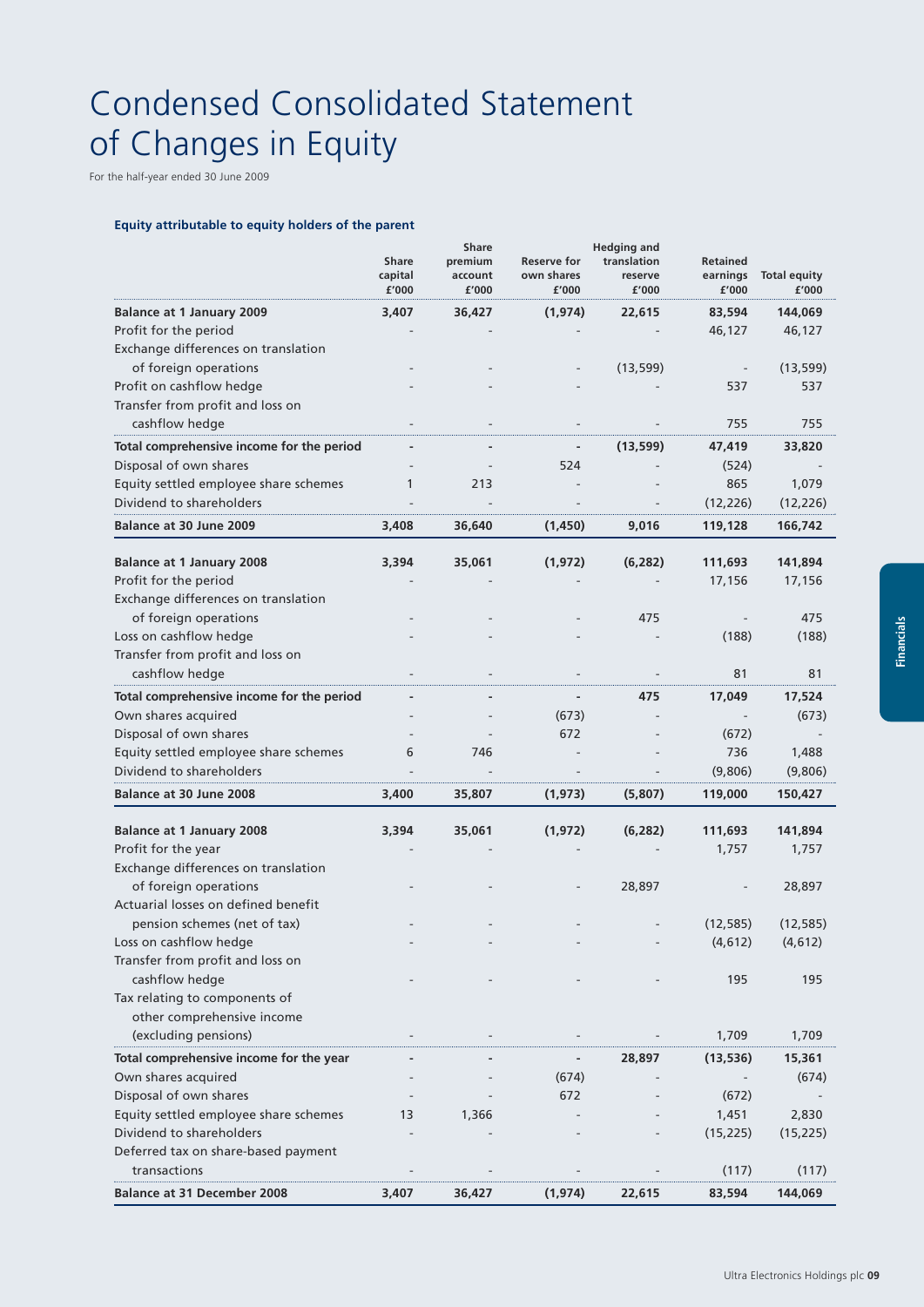## Condensed Consolidated Balance Sheet

As at 30 June 2009

|                                                           |             | At 30 June<br>2009 | At 30 June<br>2008 | At 31 December<br>2008 |
|-----------------------------------------------------------|-------------|--------------------|--------------------|------------------------|
|                                                           | <b>Note</b> | £'000              | £'000              | £'000                  |
| <b>Non-current assets</b>                                 |             |                    |                    |                        |
| Intangible assets                                         |             | 296,230            | 228,509            | 325,683                |
| Property, plant and equipment                             | 10          | 32,501             | 26,092             | 34,916                 |
| Interest in associate                                     |             | 1,988              |                    | 2,120                  |
| Deferred tax assets                                       |             | 23,198             | 10,302             | 28,650                 |
|                                                           |             | 353,917            | 264,903            | 391,369                |
| <b>Current assets</b>                                     |             |                    |                    |                        |
| Inventories                                               |             | 46,835             | 36,062             | 52,826                 |
| Trade and other receivables                               | 11          | 138,279            | 99,131             | 125,661                |
| Cash and cash equivalents                                 |             | 52,449             | 39,187             | 43,385                 |
| Assets held for sale                                      |             |                    |                    | 828                    |
|                                                           |             | 237,563            | 174,380            | 222,700                |
| <b>Total assets</b>                                       | 3           | 591,480            | 439,283            | 614,069                |
| <b>Current liabilities</b>                                |             |                    |                    |                        |
| Trade and other payables                                  | 12          | (171,002)          | (125,093)          | (210, 093)             |
| <b>Tax liabilities</b>                                    |             | (8,946)            | (6, 106)           | (5,055)                |
| Obligations under finance leases                          |             | (13)               | (84)               | (105)                  |
| Short-term provisions                                     |             | (9,741)            | (8, 946)           | (17, 224)              |
|                                                           |             | (189, 702)         | (140, 229)         | (232, 477)             |
| <b>Non-current liabilities</b>                            |             |                    |                    |                        |
| Retirement benefit obligations                            |             | (59, 934)          | (41, 076)          | (58, 761)              |
| Other payables                                            | 12          | (27, 180)          | (5,616)            | (55, 791)              |
| Deferred tax liabilities                                  |             | (15, 345)          | (4, 532)           | (13, 654)              |
| Obligations under finance leases                          |             | (4)                | (41)               | (5)                    |
| <b>Bank loans</b>                                         |             | (120, 534)         | (92, 768)          | (107, 214)             |
| Long-term provisions                                      |             | (12, 039)          | (4, 594)           | (2,098)                |
|                                                           |             | (235,036)          | (148,627)          | (237, 523)             |
| <b>Total liabilities</b>                                  | 3           | (424, 738)         | (288, 856)         | (470,000)              |
| Net assets                                                |             | 166,742            | 150,427            | 144,069                |
| <b>Equity</b>                                             |             |                    |                    |                        |
| Share capital                                             | 13          | 3.408              | 3,400              | 3,407                  |
| Share premium account                                     |             | 36,640             | 35,807             | 36,427                 |
| Own shares                                                |             | (1,450)            | (1, 973)           | (1, 974)               |
| Hedging and translation reserves                          |             | 9,016              | (5,807)            | 22,615                 |
| Retained earnings                                         |             | 119,128            | 119,000            | 83,594                 |
| Total equity attributable to equity holders of the parent |             | 166,742            | 150,427            | 144,069                |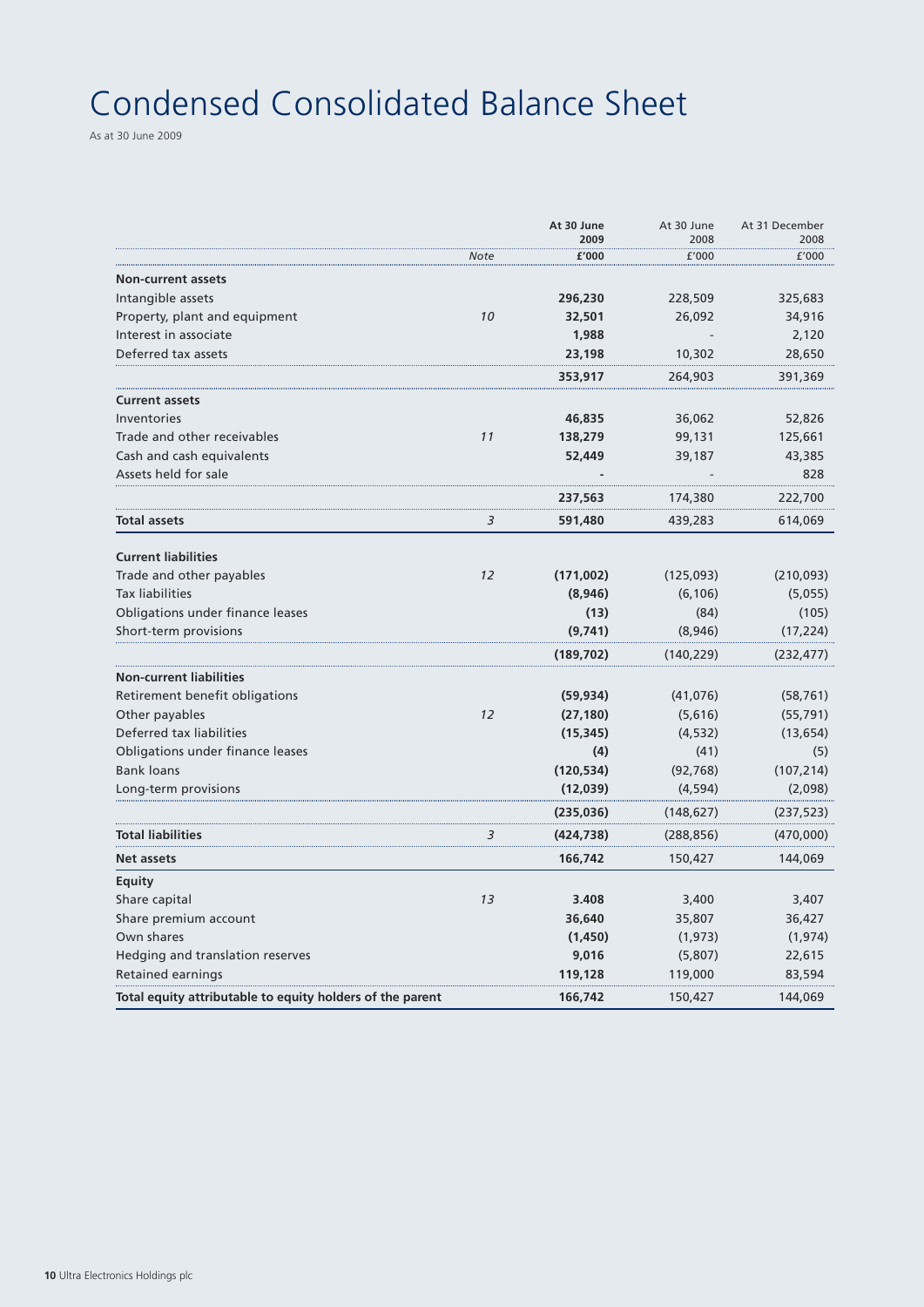## Condensed Consolidated Cash Flow Statement

For the half-year ended 30 June 2009

|                                                                        |      | Six months to<br>30 June 2009 | Six months to<br>30 June 2008 | Year to<br>31 December 2008 |
|------------------------------------------------------------------------|------|-------------------------------|-------------------------------|-----------------------------|
|                                                                        | Note | £'000                         | £'000                         | £'000                       |
| Net cash flow from operating activities<br><b>Investing activities</b> | 14   | 29,332                        | 20,019                        | 69,102                      |
| Interest received                                                      |      | 247                           | 445                           | 1,229                       |
| Purchase of property, plant and equipment                              |      | (4,865)                       | (4, 351)                      | (14, 198)                   |
| Proceeds from disposal of property, plant and equipment                |      | 3,242                         | 1,263                         | 1,231                       |
| Expenditure on product development and other intangibles               |      | (1, 100)                      | (2,388)                       | (1, 941)                    |
| Acquisition of subsidiary undertakings                                 |      | (10, 902)                     | (46, 029)                     | (83, 845)                   |
| Net cash acquired with subsidiary undertakings                         |      | 843                           | 645                           | 5,007                       |
| Net cash used in investing activities                                  |      | (12, 535)                     | (50, 415)                     | (92, 517)                   |
| <b>Financing activities</b>                                            |      |                               |                               |                             |
| Issue of share capital                                                 |      | 214                           | 752                           | 1,379                       |
| Purchase of Long-Term Incentive Plan shares                            |      |                               | (674)                         | (674)                       |
| Dividends paid                                                         |      | (12, 226)                     | (9,806)                       | (15, 225)                   |
| Increase in borrowings                                                 |      | 22,389                        | 52,028                        | 48,568                      |
| Loan syndication costs                                                 |      |                               |                               | (527)                       |
| Repayment of obligations under finance leases                          |      | (93)                          | (11)                          | (81)                        |
| New finance leases                                                     |      |                               |                               | 114                         |
| Loss on closing out foreign currency hedging contracts                 |      | (15, 924)                     |                               |                             |
| Net cash (used in)/from financing activities                           |      | (5,640)                       | 42,289                        | 33,554                      |
| Net increase in cash and cash equivalents                              |      | 11,157                        | 11,893                        | 10,139                      |
| Cash and cash equivalents at beginning of period                       |      | 43,385                        | 27,419                        | 27,419                      |
| Effect of foreign exchange rate changes                                |      | (2,093)                       | (125)                         | 5,827                       |
| Cash and cash equivalents at end of period                             |      | 52,449                        | 39,187                        | 43,385                      |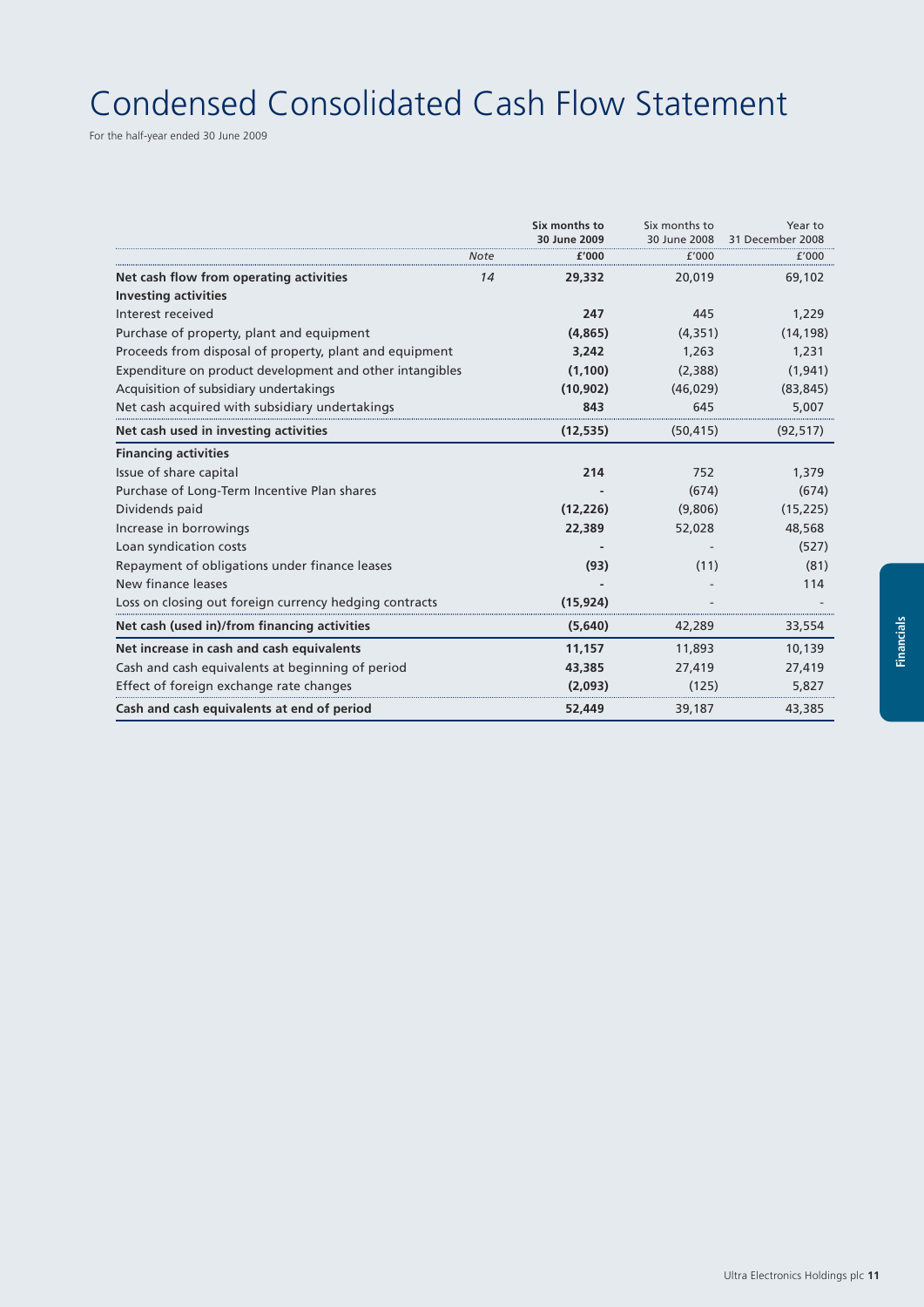## Notes to the Condensed Consolidated Interim Financial Statements

For the half-year ended 30 June 2009

#### **1 General information**

The information for the year ended 31 December 2008 does not constitute statutory accounts as defined in Section 240 of the Companies Act 1985. A copy of the statutory accounts for that year has been delivered to the Registrar of Companies. The auditors' reported on those accounts: their report was not qualified, did not draw attention to any matters by way of emphasis and did not contain statements under section 237(2) or (3) of the Companies Act 1985.

These interim Financial Statements, which were approved by the Board of Directors on 31 July 2009, have not been audited or reviewed by the Auditors.

#### **2 Accounting policies**

The annual financial statements of Ultra Electronics Holdings plc are prepared in accordance with International Financial Reporting Standards (IFRS). The condensed set of financial statements included in this half-yearly financial report has been prepared in accordance with International Accounting Standard 34 'Interim Financial Reporting'.

The same accounting policies, presentation and methods of computation are followed in the condensed set of financial statements as applied in the Group's latest annual audited financial statements, except as described below.

IAS 1 (revised) requires the presentation of a statement of changes in equity as a primary statement, separate from the income statement and statement of comprehensive income. As a result, a condensed consolidated statement of changes in equity has been included in the primary statements, showing changes in each component of equity for each period presented.

The application of IFRS 8 Operating Segments, which was effective for accounting periods beginning on or after 1 January 2009, does not materially change the segmental information disclosures previously provided under IAS 14.

#### **3 Segment information**

|                                                                  |          | Six months to 30 June 2009    |          |                               | Six months to 30 June 2008 |                             |
|------------------------------------------------------------------|----------|-------------------------------|----------|-------------------------------|----------------------------|-----------------------------|
|                                                                  | External | <b>Internal</b>               |          | External                      | Internal                   |                             |
|                                                                  | revenue  | revenue                       | Total    | revenue                       | revenue                    | Total                       |
|                                                                  | £'000    | £'000                         | £'000    | f'000                         | f'000                      | f'000                       |
| Revenue                                                          |          |                               |          |                               |                            |                             |
| Aircraft & Vehicle Systems                                       | 83,698   | 703                           | 84,401   | 58,899                        | 1,791                      | 60,690                      |
| <b>Information &amp; Power Systems</b>                           | 101,014  | 1,606                         | 102,620  | 65,999                        | 4,140                      | 70,139                      |
| <b>Tactical &amp; Sonar Systems</b>                              | 140,774  | 5,898                         | 146,672  | 106,955                       | 3,331                      | 110,286                     |
| Eliminations                                                     |          | (8, 207)                      | (8, 207) |                               | (9, 262)                   | (9,262)                     |
| Consolidated revenue                                             | 325,486  |                               | 325,486  | 231,853                       |                            | 231,853                     |
|                                                                  |          | Six months to<br>30 June 2009 |          | Six months to<br>30 June 2008 |                            | Year to<br>31 December 2008 |
|                                                                  |          | £'000                         | f'000    |                               | £'000                      |                             |
| <b>Profit from operations</b>                                    |          |                               |          |                               |                            |                             |
| Aircraft & Vehicle Systems                                       |          | 10,869                        |          | 9,266                         |                            | 19,727                      |
| <b>Information &amp; Power Systems</b>                           |          | 11,511                        |          | 9,306                         |                            | 22,188                      |
| <b>Tactical &amp; Sonar Systems</b>                              |          | 21,918                        |          | 13,933                        |                            | 35,176                      |
| Headline operating profit<br>Amortisation of intangibles arising |          | 44,298                        |          | 32,505                        |                            | 77,091                      |
| on acquisition<br>Profit on disposal of property,                |          | (14,730)                      |          | (3,848)                       |                            | (13, 017)                   |
| plant and equipment net of                                       |          |                               |          |                               |                            |                             |
| property-related provisions                                      |          | 5,004                         |          |                               |                            |                             |
| Profit from operations                                           |          | 34,572                        |          | 28,657                        |                            | 64,074                      |
| Investment revenue                                               |          | 48,637                        |          | 410                           |                            | 1,229                       |
| Finance costs                                                    |          | (20, 265)                     |          | (5,883)                       |                            | (68, 191)                   |
| Profit/(loss) before tax                                         |          | 62,944                        |          | 23,184                        |                            | (2,888)                     |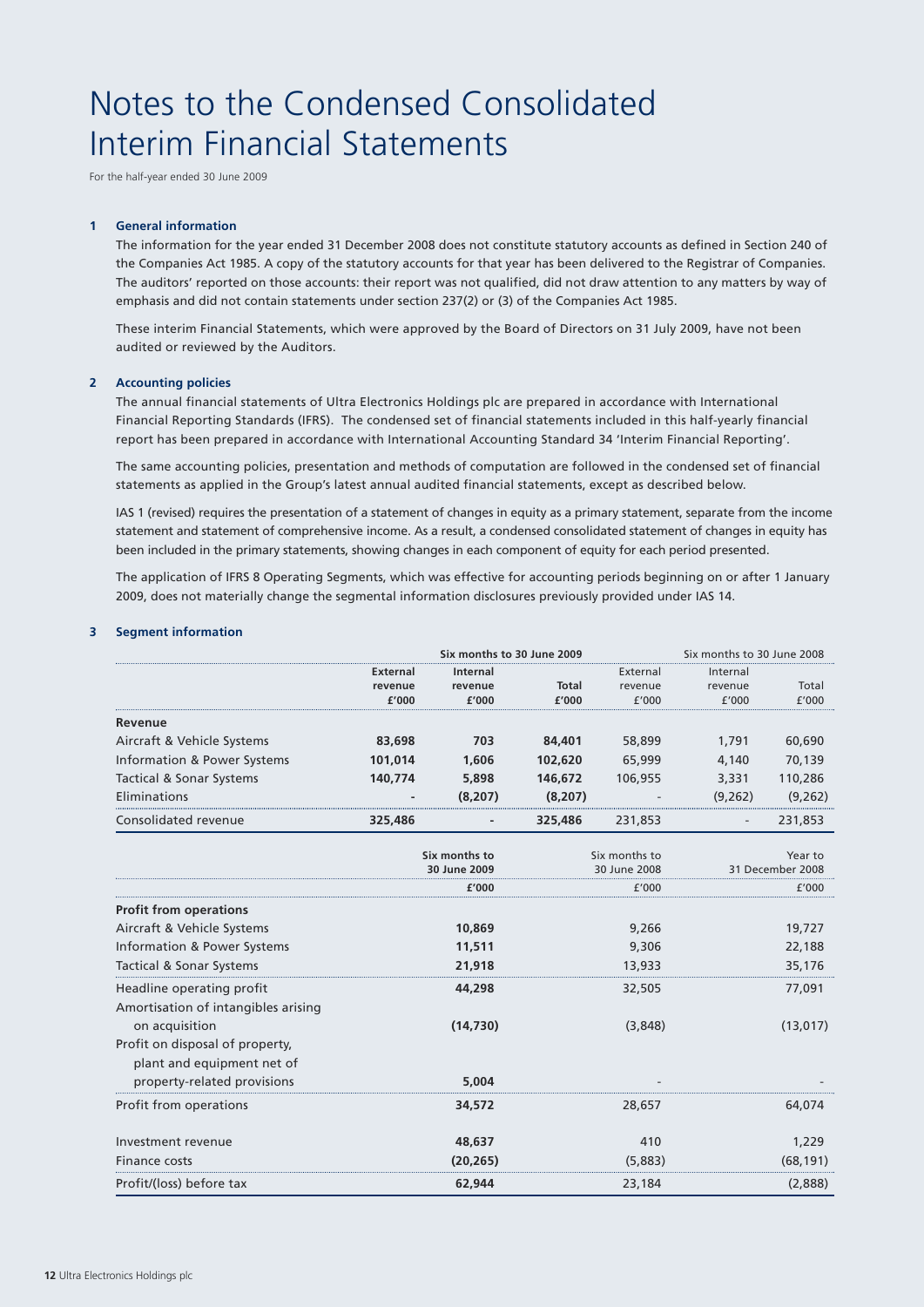#### **3 Segment information (continued)**

|                             | At 30 June<br>2009 | At 30 June<br>2008 | At 31 December<br>2008 |
|-----------------------------|--------------------|--------------------|------------------------|
|                             | f′000              | f'000              | f'NNN                  |
| Total assets by segment     |                    |                    |                        |
| Aircraft & Vehicle Systems  | 115,999            | 106,208            | 105,089                |
| Information & Power Systems | 193,313            | 111,552            | 200,149                |
| Tactical & Sonar Systems    | 200,251            | 166,831            | 228,541                |
|                             | 509,563            | 384,591            | 533,779                |
| Unallocated                 | 81,917             | 54,692             | 80,290                 |
| Total assets                | 591,480            |                    |                        |

Unallocated assets represent deferred tax assets, derivatives at fair value and cash and cash equivalents.

|                              | At 30 June<br>2009 | At 30 June<br>2008 | At 31 December<br>2008 |
|------------------------------|--------------------|--------------------|------------------------|
|                              | f'nnn              | f'nnn.             | 7000                   |
| Total liabilities by segment |                    |                    |                        |
| Aircraft & Vehicle Systems   | 46,585             | 38,278             | 49,946                 |
| Information & Power Systems  | 65,095             | 47,344             | 76,148                 |
| Tactical & Sonar Systems     | 87,100             | 51,931             | 86,361                 |
|                              | 198,780            | 137,553            | 212,455                |
| Unallocated                  | 225,958            | 151,303            | 257,545                |
| <b>Total liabilities</b>     |                    |                    |                        |

Unallocated liabilities represent derivatives at fair value, tax payables, deferred tax liabilities, retirement benefit obligations and bank loans.

|                                     | Six months to<br>30 June 2009 | Six months to<br>30 June 2008 | Year to<br>31 December 2008 |
|-------------------------------------|-------------------------------|-------------------------------|-----------------------------|
|                                     | f'000                         | f'000                         | F'OOO                       |
| Revenue by geographical destination |                               |                               |                             |
| United Kingdom                      | 85,907                        | 86,451                        | 184,845                     |
| <b>Continental Europe</b>           | 29,355                        | 26,332                        | 51,892                      |
| Canada                              | 6,402                         | 7.820                         | 15,999                      |
| <b>USA</b>                          | 173,412                       | 93,205                        | 225,530                     |
| Rest of World                       | 30,410                        | 18,045                        | 37,005                      |
|                                     | 325,486                       | 231,853                       | 515,271                     |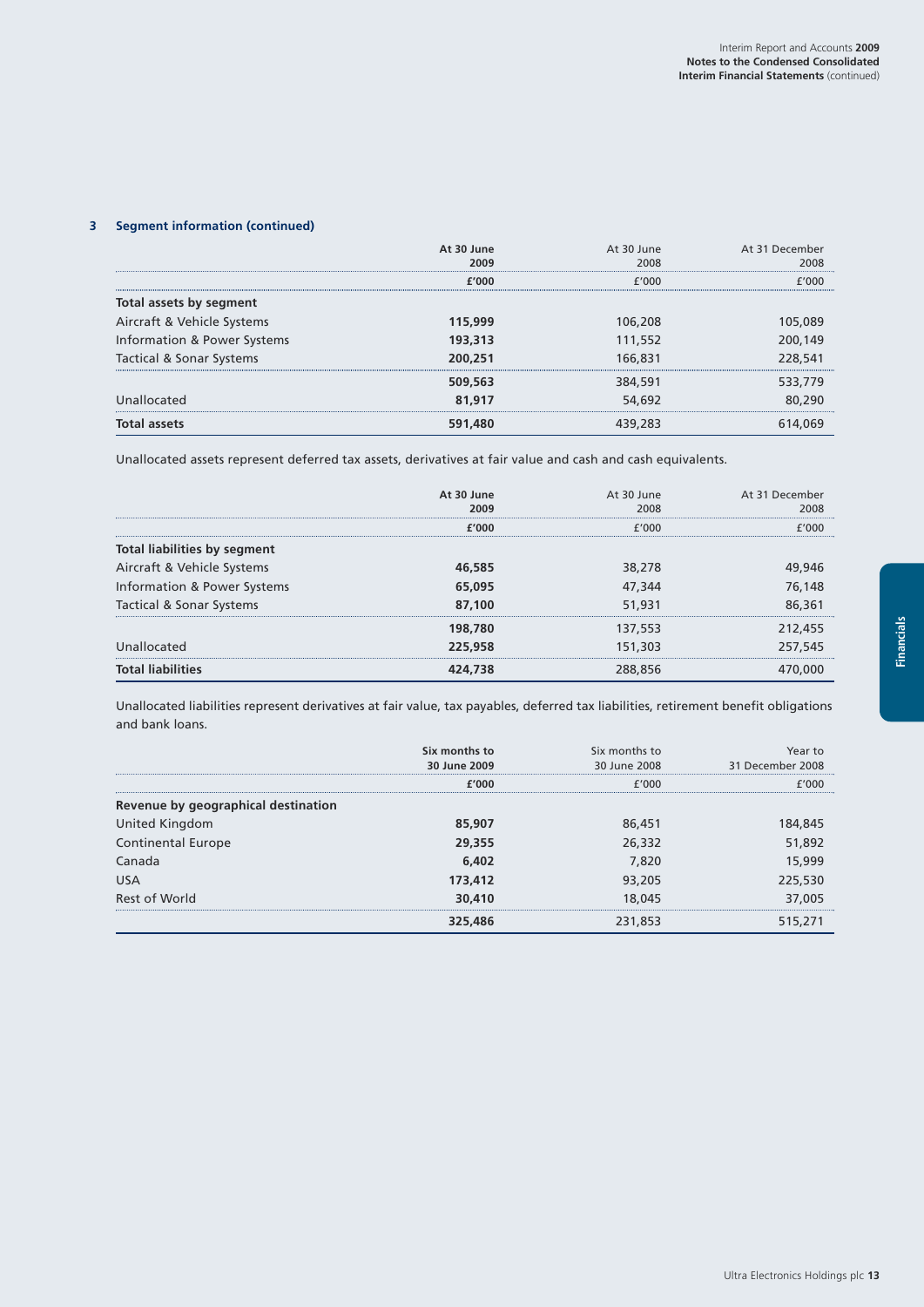#### **4 Additional performance measures**

To present the headline profitability of the Group on a consistent basis year-on-year, additional performance indicators have been used. These are calculated as follows:

|                                                      | Six months to<br>30 June 2009 | Six months to<br>30 June 2008 | Year to<br>31 December 2008 |
|------------------------------------------------------|-------------------------------|-------------------------------|-----------------------------|
|                                                      | f′000                         | f'000                         | f'000                       |
| <b>Profit from operations</b>                        | 34,572                        | 28,657                        | 64.074                      |
| Amortisation of intangibles arising on acquisition   | 14,730                        | 3,848                         | 13,017                      |
| Profit on disposal of property, plant and            |                               |                               |                             |
| equipment net of property-related provisions         | (5,004)                       |                               |                             |
| <b>Headline operating profit</b>                     | 44,298                        | 32,505                        | 77,091                      |
| Profit/(loss) before tax                             | 62,944                        | 23,184                        | (2,888)                     |
| (Profit)/loss on fair value movements on derivatives | (48, 390)                     | 3,390                         | 62,069                      |
| Loss on closing out foreign currency hedging         |                               |                               |                             |
| contracts                                            | 15,924                        |                               |                             |
| Amortisation of intangibles arising on acquisition   | 14,730                        | 3,848                         | 13,017                      |
| Profit on disposal of property, plant and            |                               |                               |                             |
| equipment net of property-related provisions         | (5,004)                       |                               |                             |
| Headline profit before tax                           | 40,204                        | 30,422                        | 72,198                      |
| Cash generated by operations (see note 14)           | 36,042                        | 31,006                        | 94,579                      |
| Purchase of property, plant and equipment            | (4,865)                       | (4, 351)                      | (14, 198)                   |
| Proceeds on disposal of property, plant and          |                               |                               |                             |
| equipment                                            | 3,242                         | 1,263                         | 1,231                       |
| Expenditure on product development and               |                               |                               |                             |
| other intangibles                                    | (1, 100)                      | (2,388)                       | (1, 941)                    |
| Purchase of Long-Term Incentive Plan shares          |                               | (674)                         | (674)                       |
| <b>Operating cash flow</b>                           | 33,319                        | 24,856                        | 78,997                      |

Headline operating profit has been shown before the amortisation of intangible assets arising on acquisitions, which relates to acquired intellectual property, customer relationships and profit in acquired order book. To maintain a consistent presentation of financial performance over the longer term, this charge has been excluded from headline operating profit. In addition headline operating profit is stated before the profit on the disposal of property, plant and equipment net of property-related provisions, which includes the net profit recognised on the disposal of the Armitage Road, Rugeley property and is after deducting a dilapidations provision relating to a number of properties that are approaching their lease expiry dates. Headline profit before tax and headline earnings per share (see note 9) are also presented before these adjustments.

IAS 39 requires the Group to 'fair value' the derivative instruments used to manage Ultra's foreign exchange exposures. This creates volatility in the valuation of the outstanding instruments as exchange rates move over time. This will have minimal impact on profit over the full term of the instruments, but can cause significant volatility on particular balance sheet dates. Following the significant exchange rate movements that occurred in the latter part of 2008, the Group has reviewed its level of hedging cover for the next two years and reduced it to match the expected net inflow of US dollars. In doing so, during the six months ended 30 June 2009, the Group has incurred one–off costs of £15.9m associated with closing out the hedging contracts. These costs do not affect the underlying operating performance of the Group. Ultra is therefore stating headline profit before tax and headline earnings per share (see note 9) before changes in the valuation of its foreign currency derivative instruments and the costs associated with the reduction in the level of hedging cover so that the headline operating performance of the Group can be seen more clearly.

The Group is cash generative and reinvests funds to support the continuing growth of the business. It seeks to use an accurate and appropriate measure of the funds generated internally while sustaining this growth. For this, Ultra uses operating cash flow, rather than cash generated by operations, as its preferred indicator of cash generated and available to cover non-operating expenses such as tax and interest payments. The Group believes that using cash generated by operations, with the exclusion of net expenditure on property, plant and equipment and outflows for capitalised product development and other intangibles, would result in an understatement of the true cash cost of sustaining a growing business.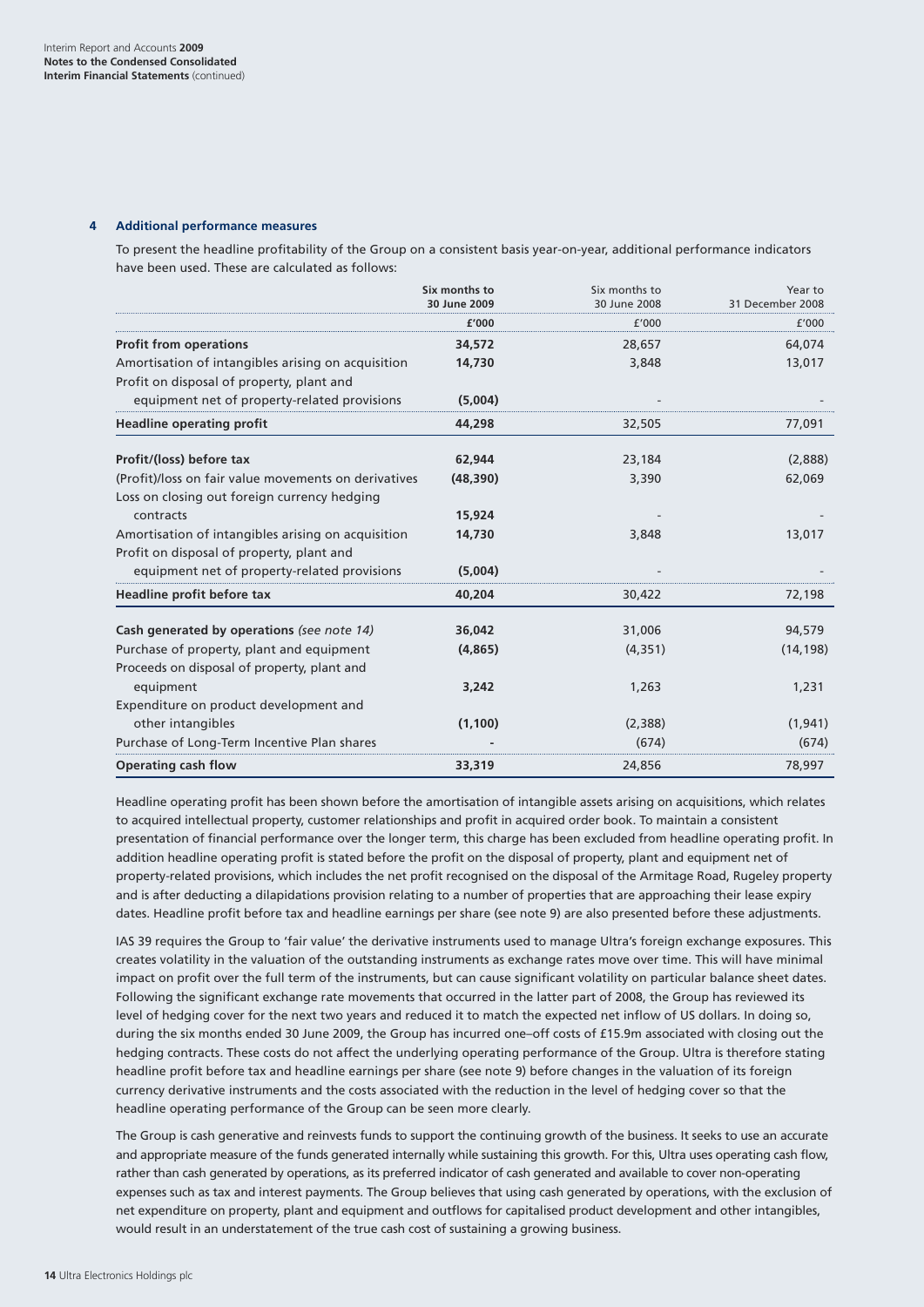#### **5 Investment revenue**

|                                    | Six months to<br>30 June 2009 | Six months to<br>30 June 2008 | 31 December 2008 |
|------------------------------------|-------------------------------|-------------------------------|------------------|
|                                    | f'nnn                         | 000                           |                  |
| ık interest                        | 247                           |                               |                  |
| Fair value movement on derivatives | 48.390                        |                               |                  |
|                                    |                               |                               |                  |

#### **6 Finance costs**

|                                               | Six months to<br>30 June 2009 | Six months to<br>30 June 2008 | Year to<br>31 December 2008 |
|-----------------------------------------------|-------------------------------|-------------------------------|-----------------------------|
|                                               | £'000                         | f'000                         | f'OOO                       |
| Amortisation of finance costs of debt         | 126                           | 35                            | 114                         |
| Interest payable on bank loans and overdrafts | 2.011                         | 1.957                         | 4.972                       |
| Interest payable on finance leases            |                               |                               |                             |
| Transfers to equity on cash flow hedge        | 755                           |                               | 195                         |
| Total borrowing costs                         | 2,894                         | 2.074                         | 5,285                       |
| Retirement benefit scheme finance cost        | 1.447                         | 419                           | 837                         |
| Fair value movement on derivatives            |                               | 3,390                         | 62.069                      |
| Loss on closing out foreign currency hedging  |                               |                               |                             |
| contracts                                     | 15,924                        |                               |                             |
|                                               | 20.265                        |                               | .191                        |

#### **7 Tax**

|                           | Six months to | Six months to | Year to          |
|---------------------------|---------------|---------------|------------------|
|                           | 30 June 2009  | 30 June 2008  | 31 December 2008 |
|                           | £'000         | f'000         | f'000            |
| <b>Current tax</b>        |               |               |                  |
| United Kingdom            | 13,866        | 3,815         | 10,100           |
| Overseas                  | 4,808         | 3,122         | 7.169            |
|                           | 18,674        | 6.937         | 17.269           |
| Deferred tax              |               |               |                  |
| United Kingdom            | (5,284)       |               | (12, 570)        |
| Overseas                  | 3,427         |               |                  |
|                           | (1, 857)      | פר)           | (21,914)         |
| Total tax charge/(credit) | 16,817        |               |                  |

### **8 Ordinary dividends**

|                                                   | Six months to<br>30 June 2009 | Six months to<br>30 June 2008 |  |
|---------------------------------------------------|-------------------------------|-------------------------------|--|
|                                                   | f'000                         | f'NNN                         |  |
| Final dividend for the year ended                 |                               |                               |  |
| 31 December 2008 of 18.0p (2007: 14.5p) per share | 12.226                        | 9,806                         |  |
| Proposed interim dividend for the year ended      |                               |                               |  |
| 31 December 2009 of 9.6p (2008: 8.0p) per share   |                               | 5419                          |  |

The interim 2009 dividend of 9.6 pence per share is proposed to be paid on 25 September 2009 to shareholders on the register at 21 August 2009. It was approved by the Board after 30 June 2009 and has not been included as a liability as at 30 June 2009.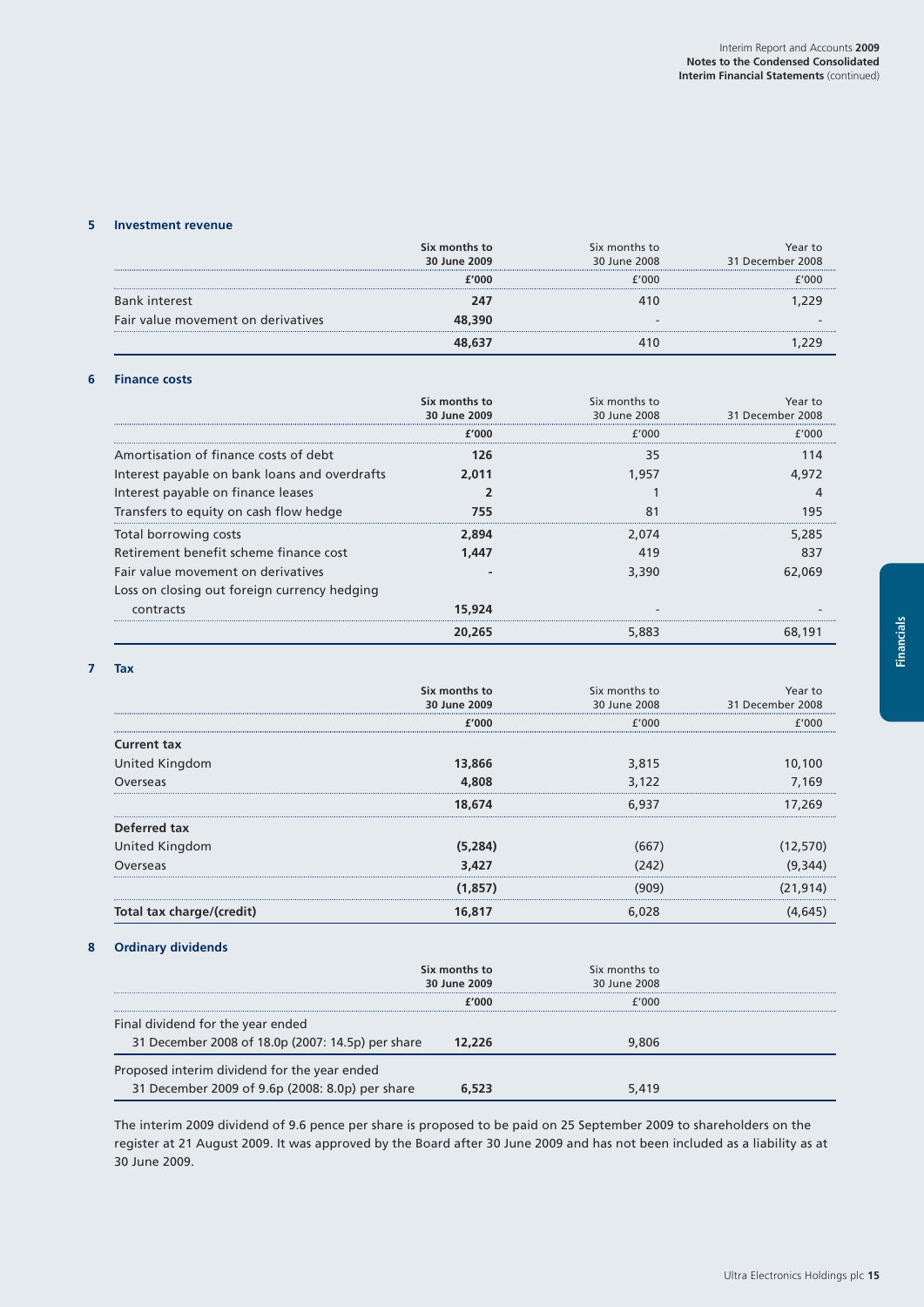#### **9 Earnings per share**

|                              | Six months to<br>30 June 2009 | Six months to<br>30 June 2008 | 31 December 2008 |
|------------------------------|-------------------------------|-------------------------------|------------------|
|                              | pence                         | pence                         |                  |
| From continuing operations   |                               |                               |                  |
| Basic headline (see below)   |                               | 32 R                          |                  |
| Diluted headline (see below) |                               |                               |                  |
| <b>Basic</b>                 |                               |                               |                  |
|                              |                               |                               |                  |

The calculation of the basic headline and diluted earnings per share is based on the following data:

|                                                                                                        | Six months to<br>30 June 2009 | Six months to<br>30 June 2008 | Year to<br>31 December 2008 |
|--------------------------------------------------------------------------------------------------------|-------------------------------|-------------------------------|-----------------------------|
|                                                                                                        | f′NNN                         | £000 f                        | 7000                        |
| <b>Earnings</b>                                                                                        |                               |                               |                             |
| Earnings for the purposes of earnings per share<br>being profit for the period from continuing         |                               |                               |                             |
| operations                                                                                             | 46,127                        | 17,156                        | 1,757                       |
| <b>Headline earnings</b>                                                                               |                               |                               |                             |
| Profit for the period from continuing operations                                                       | 46.127                        | 17,156                        | 1,757                       |
| (Profit)/loss on fair value movements on                                                               |                               |                               |                             |
| derivatives (net of tax)                                                                               | (34, 214)                     | 2.424                         | 43,927                      |
| Loss on closing out foreign currency hedging                                                           |                               |                               |                             |
| contracts (net of tax)                                                                                 | 11,465                        |                               |                             |
| Profit on disposal of property, plant and equipment<br>net of property-related provisions (net of tax) | (3,678)                       |                               |                             |
| Amortisation of intangibles arising on acquisition                                                     |                               |                               |                             |
| (net of tax)                                                                                           | 9,850                         | 2.610                         | 8.781                       |
| Earnings for the purposes of headline earnings per share                                               | 29,550                        | 22,190                        | 54,465                      |

The weighted average number of shares is given below:

|                                                                                    | Six months to<br>30 June 2009 | Six months to<br>30 June 2008 | Year to<br>31 December 2008 |
|------------------------------------------------------------------------------------|-------------------------------|-------------------------------|-----------------------------|
| Number of shares used for basic FPS<br>Number of shares deemed to be issued at nil | 68.147.980                    | 67,983,271                    | 68,007,223                  |
| consideration following exercise of share options                                  | 209,648                       | 433,690                       | 311,743                     |
| Number of shares used for fully diluted EPS                                        | 68.357.628                    | 68,416,961                    | 68,318,966                  |
|                                                                                    | Six months to<br>30 June 2009 | Six months to<br>30 June 2008 | Year to<br>31 December 2008 |
|                                                                                    | f'000                         | f'000                         | f'000                       |
| Headline profit before tax                                                         | 40.204                        | 30,422                        | 72,198                      |
| Tax rate applied for the purposes of headline<br>earnings per share                | 26.5%                         | 27 1%                         |                             |

#### **10 Property, plant and equipment**

During the period, the Group spent £4.9m (2008: £4.4m) on the acquisition of property, plant and equipment.

The Group completed the sale of its Armitage Road, Rugeley property during the period recognising a profit of £8.1m on the sale (2008: the Group disposed of property, plant and equipment with a carrying value of £0.6m for proceeds of £1.3m).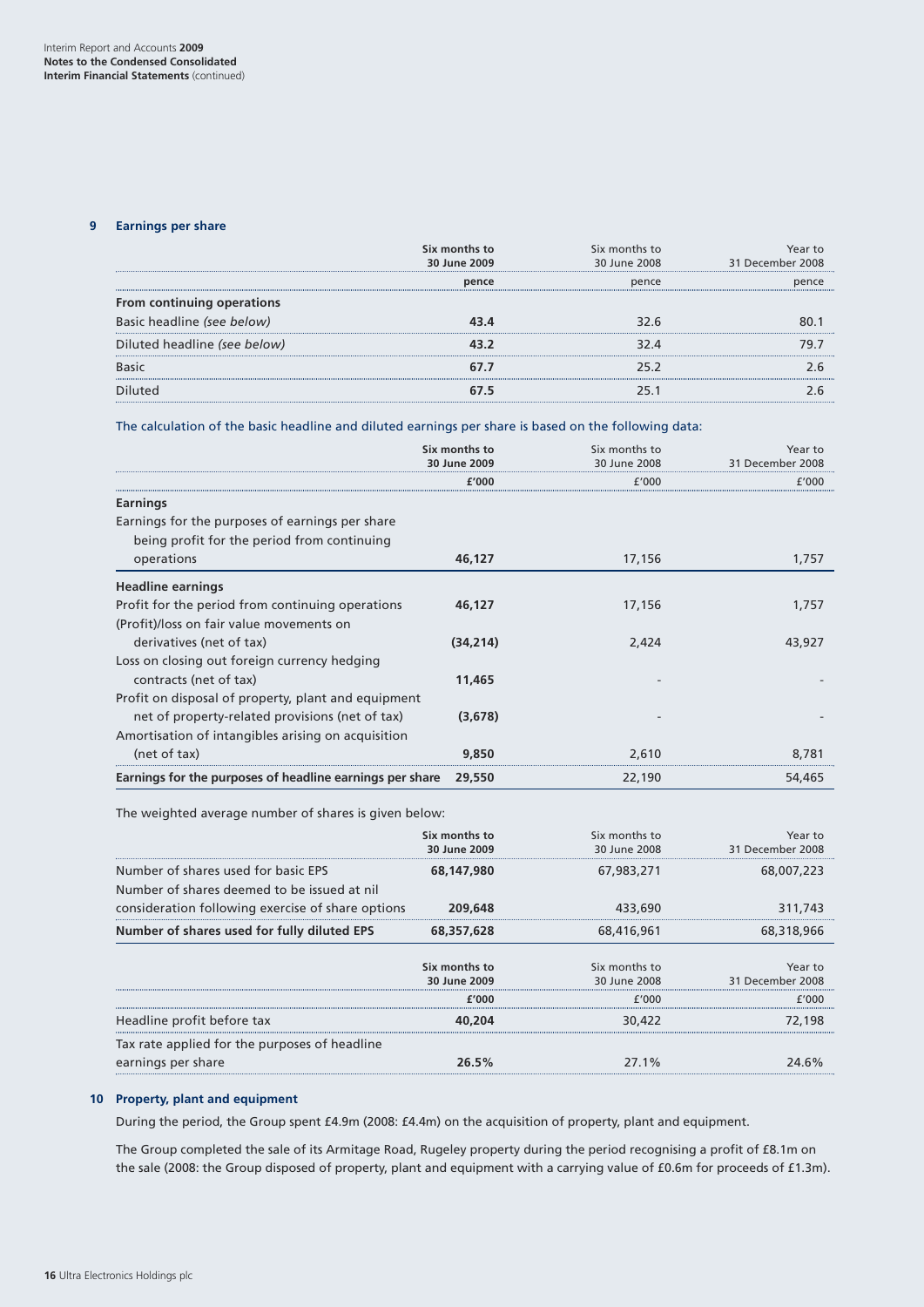#### **11 Trade and other receivables**

|                                     | At 30 June | At 30 June | At 31 December |
|-------------------------------------|------------|------------|----------------|
|                                     | 2009       | 2008       | 2008           |
|                                     | £1000      | f'000      | F'OOO          |
| Trade receivables                   | 76,875     | 62,732     | 79.897         |
| Provisions against receivables      | (1.344)    |            | .908           |
| Net trade receivables               | 75,531     | 62,182     | 77.989         |
| Amounts due from contract customers | 39,746     | 23,628     | 27.641         |
| Derivatives at fair value           | 6.270      | 5,203      | 8 255          |
| Prepayments and other receivables   | 16.732     | 8.118      | 11.776         |
|                                     |            |            |                |

#### **12 Trade and other payables**

|                                              | At 30 June | At 30 June | At 31 December |
|----------------------------------------------|------------|------------|----------------|
|                                              | 2009       | 2008       | 2008           |
|                                              | r′ooo      | 7000 F     |                |
| Amounts included in current liabilities:     |            |            |                |
| Trade payables                               | 53,601     | 44,514     | 61,350         |
| Amounts due to contract customers            | 36,165     | 31,274     | 32,562         |
| Derivatives at fair value                    | 11,532     | 6,821      | 38,934         |
| Other payables                               | 69,704     | 42,484     | 77,247         |
|                                              | 171,002    | 125,093    | 210,093        |
| Amounts included in non current liabilities: |            |            |                |
| Amounts due to contract customers            | 4,956      |            | 4,545          |
| Derivatives at fair value                    | 9,667      |            | 33,927         |
| Other payables                               | 12,557     | 5,616      | 17,319         |
|                                              | 27,180     | 5,616      | 55,791         |

#### **13 Share capital**

36,066 shares, with a nominal value of £1,803 have been allotted in the first six months of 2009 under the terms of the Group's various share option schemes. The aggregate consideration received by the Company was £214,202.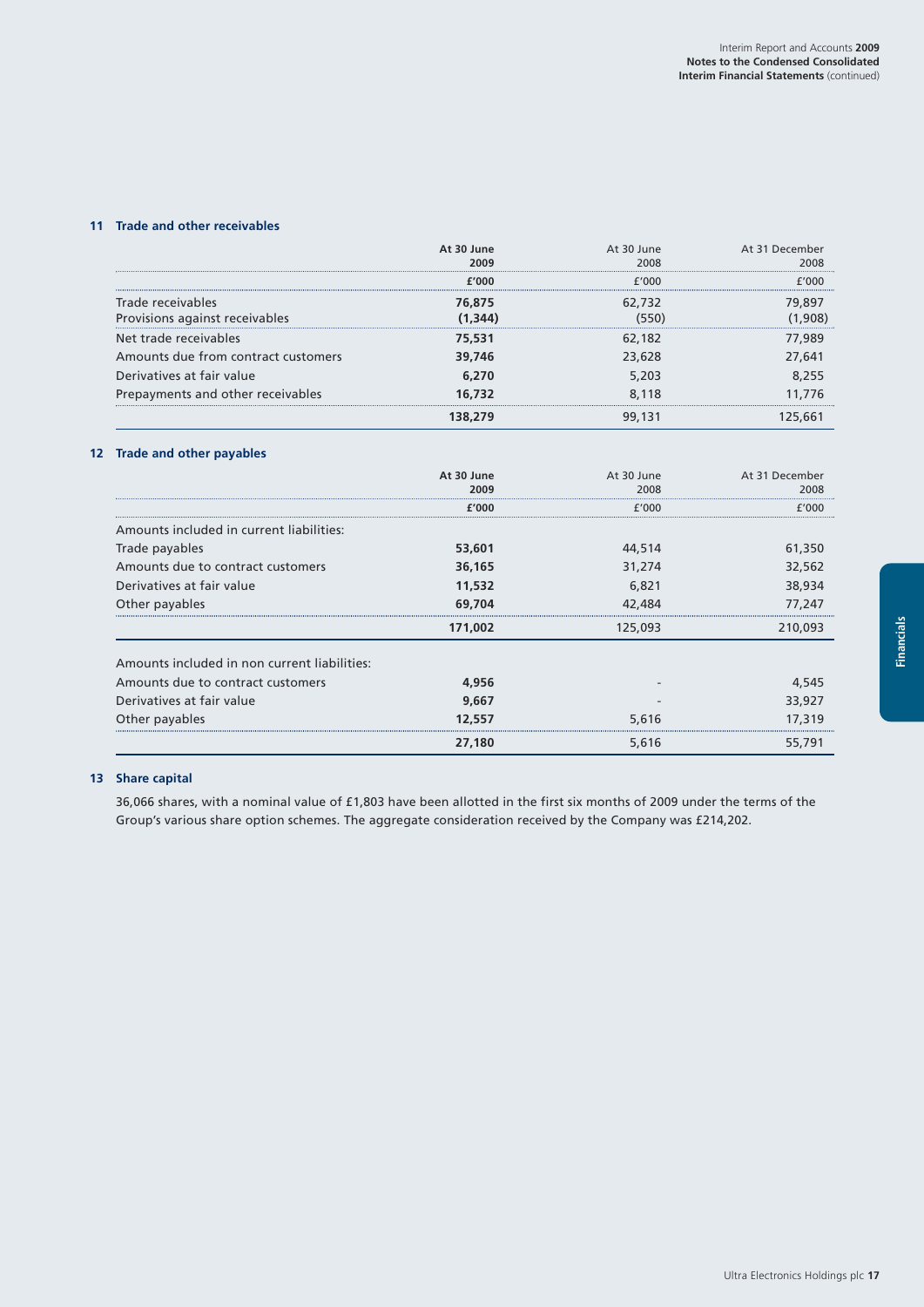#### **14 Cash flow information**

|                                                | Six months to<br>30 June 2009 | Six months to<br>30 June 2008 | Year to<br>31 December 2008 |
|------------------------------------------------|-------------------------------|-------------------------------|-----------------------------|
|                                                | £'000                         | f'000                         | £'000                       |
| <b>Profit from operations</b>                  | 34,572                        | 28,657                        | 64,074                      |
| Depreciation of property, plant and equipment  | 4,404                         | 2,874                         | 7,026                       |
| Amortisation of intangible assets              | 16,106                        | 4,379                         | 15,488                      |
| Cost of equity settled employee share schemes  | 865                           | 738                           | 1,295                       |
| (Decrease)/increase in post employment benefit |                               |                               |                             |
| obligation                                     | (274)                         | 267                           | (91)                        |
| Profit on disposal of property, plant and      |                               |                               |                             |
| equipment net of property-related provisions   | (5,004)                       | (702)                         | (682)                       |
| Loss on revaluation of assets transferred to   |                               |                               |                             |
| held for sale                                  | 67                            |                               | 270                         |
| Share of profit of associate                   | (134)                         |                               |                             |
| Disposal of assets held for sale               | 761                           |                               |                             |
| (Decrease)/increase in provisions              | (94)                          | 275                           | 2,526                       |
| Operating cash flow before movements in        |                               |                               |                             |
| working capital                                | 51,269                        | 36,488                        | 89,906                      |
| Decrease/(increase) in inventories             | 3,110                         | 7,378                         | (226)                       |
| Increase in receivables                        | (16, 305)                     | (9, 474)                      | (13, 964)                   |
| (Decrease)/increase in payables                | (2,032)                       | (3,386)                       | 18,863                      |
| Cash generated by operations                   | 36,042                        | 31,006                        | 94,579                      |
| Income taxes paid                              | (3,873)                       | (8,926)                       | (20, 502)                   |
| Interest paid                                  | (2,837)                       | (2,061)                       | (4, 975)                    |
| Net cash inflow from operating activities      | 29,332                        | 20,019                        | 69,102                      |

Reconciliation of net movement in cash and cash equivalents to movement in net debt

|                                                       | Six months to<br>30 June 2009 | Six months to<br>30 June 2008 | Year to<br>31 December 2008 |
|-------------------------------------------------------|-------------------------------|-------------------------------|-----------------------------|
|                                                       | f'000                         | f'000                         | f'000                       |
| Net increase in cash and cash equivalents             | 11,157                        | 11,893                        | 10,139                      |
| Cash inflow from increase in debt and finance leasing | (22, 296)                     | (52.017)                      | (48.624)                    |
| Change in net debt arising from cash flows            | (11.139)                      | (40.124)                      | (38.485)                    |
| Amortisation of finance costs of debt                 | (123)                         | (35)                          | (114)                       |
| Loan syndication costs                                |                               |                               | 527                         |
| Finance leases acquired with subsidiary undertakings  |                               | (82)                          |                             |
| <b>Translation differences</b>                        | 7.099                         | 778                           | (11.624)                    |
| Movement in net debt in the period                    | (4.163)                       | (39, 463)                     | (49, 696)                   |
| Net debt at start of period                           | (63.939)                      | (14,243)                      | (14,243)                    |
| Net debt at end of period                             | (68.102)                      | (53,706)                      | (63,939)                    |

Net debt comprised the following:

|                           | At 30 June<br>2009 | At 30 June<br>2008 | At 31 December<br>2008 |
|---------------------------|--------------------|--------------------|------------------------|
|                           | f'000              | f'000              | F'NNN                  |
| Cash and cash equivalents | 52,449             | 39,187             |                        |
| Bank loans                | (120.534)          | 92.768)            | 107.214                |
| Finance leases            |                    | 25)                | 10)                    |
|                           |                    |                    |                        |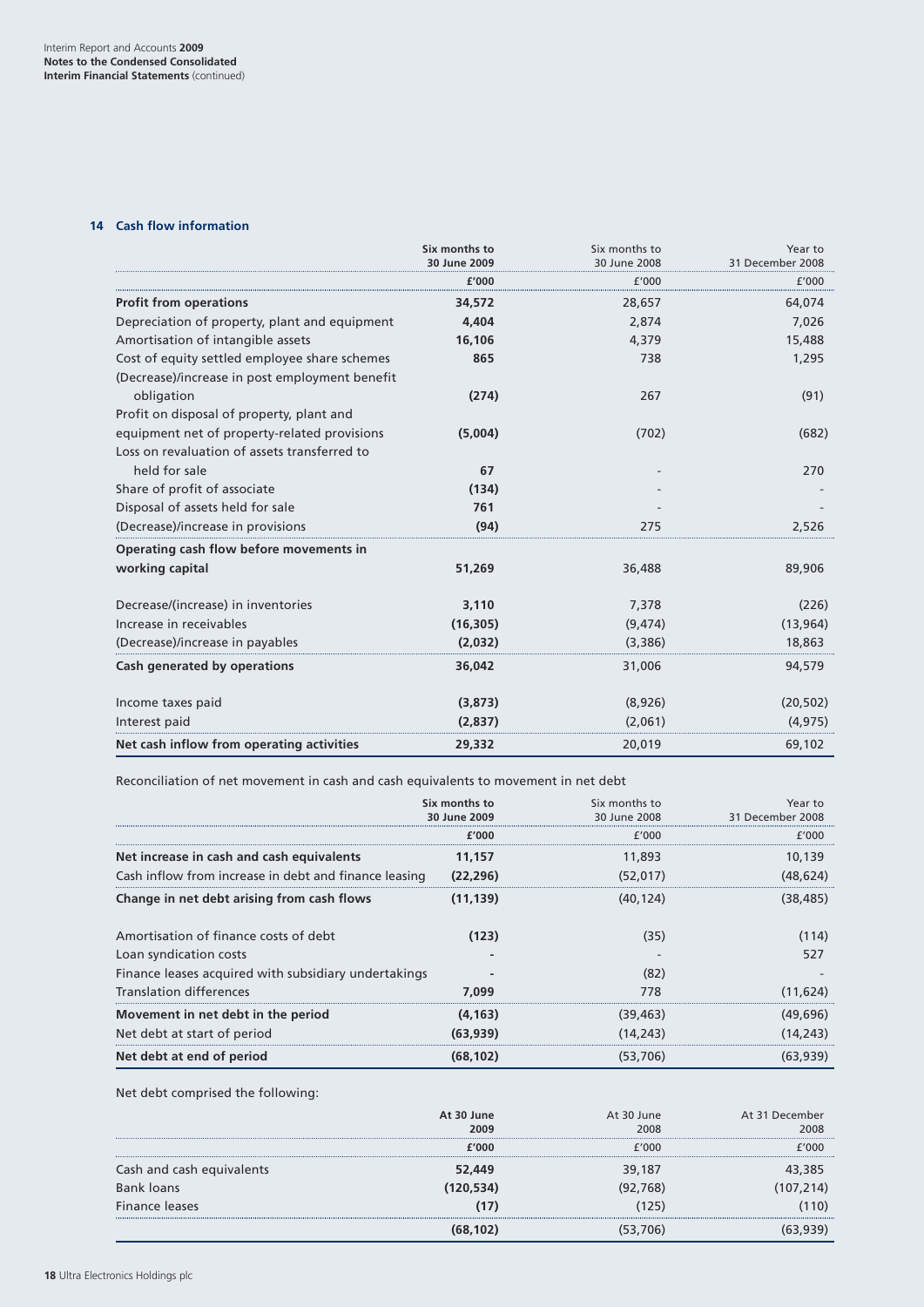#### **15 Acquisitions**

On 20 May 2009, the Group acquired the entire share capital of Tisys SA for a cash consideration including costs of £5.0m. Initial provisional fair values for the net assets acquired and details of the purchase consideration are set out below:

|                                                     | Book value | <b>Revaluations</b> | $V = 116$ |
|-----------------------------------------------------|------------|---------------------|-----------|
|                                                     | f'000      | F'NNN               | חחמי      |
| Intangible assets                                   |            | 2.125               | 25        |
| Property, plant and equipment                       |            |                     |           |
| Net cash                                            |            |                     |           |
| Working capital                                     | 290        |                     | 290       |
| Net assets acquired                                 | 1 154      | 2.125               | 79        |
| Goodwill arising on acquisition                     |            |                     |           |
| Purchase consideration, including acquisition costs |            |                     |           |

The profit contribution from Tisys during the period from date of acquisition to 30 June was not material. The goodwill arising on the acquisition is attributable to the value of synergies arising from the acquisition, the acquiree's assembled workforce and anticipated future profits arising from access to new markets.

If the acquisition of Tisys had been completed on the first day of the financial year, Group revenues for the period would have been approximately £326.1m and Group profit before tax would have been approximately £63.1m.

#### **Fair value adjustments to prior year acquisitions**

ProLogic Inc. and Nuclear Sensors & Process Instrumentation were both acquired by the Group during 2008. The fair value of the assets acquired in respect of both of these acquisitions at 31 December 2008 was provisional. During 2009, further fair value adjustments totalling £0.6m have been made in respect of these acquisitions. Goodwill has been retrospectively increased by £0.6m as a result of these adjustments.

#### **16 Going Concern**

After making appropriate enquiries, the Board's view is that Ultra has adequate resources to continue in operational existence for the foreseeable future and that the business outlook remains strong. Accordingly, the Group continues to adopt a going concern basis in preparing the accounts.

#### **17 Other matters**

#### **Seasonality**

The Group's financial results have not historically been subject to significant seasonal trends.

#### **Post balance sheet events**

On 7 July 2009 the Group acquired the entire share capital of Avalon Systems Pty Ltd, an Australian company, for a cash consideration of £8.1m.

#### **Related party transactions**

There were no significant related party transactions during the period.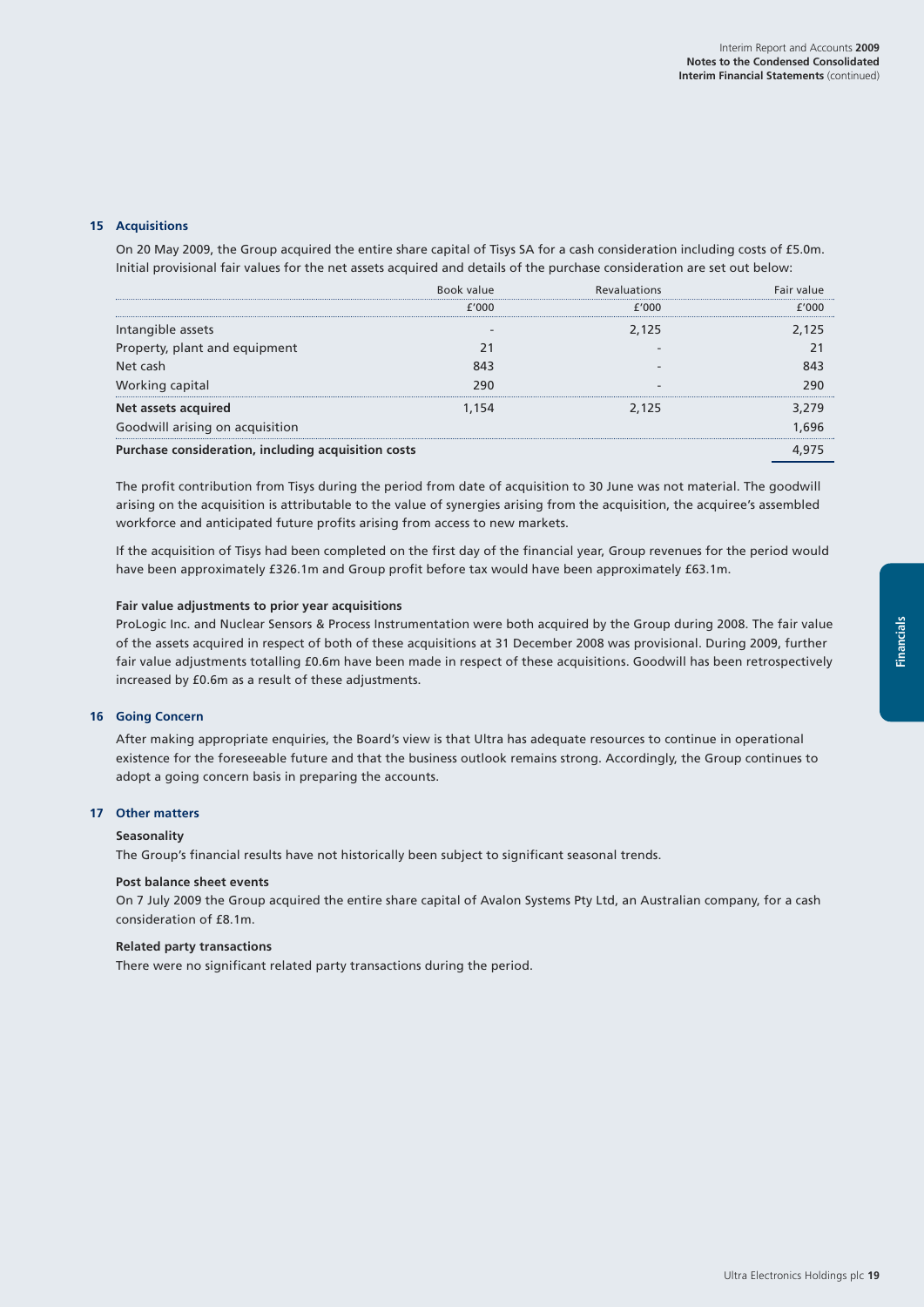## Responsibility Statement

#### **We confirm that to the best of our knowledge:**

- (a) these condensed financial statements have been prepared in accordance with International Accounting Standard 34 "Interim Financial Reporting";
- (b) this half year report includes a fair review of the information required by Disclosure and Transparency Rule (DTR) 4.2.7R (indication of important events during the period and description of principal risks and uncertainties for the remainder of the financial year); and
- (c) this half year report includes a fair review of the information required by DTR 4.2.8R (disclosure of related party transactions and changes therein).

By order of the Board **Douglas Caster** Chief Executive

**Paul Dean** Group Finance Director

3 August 2009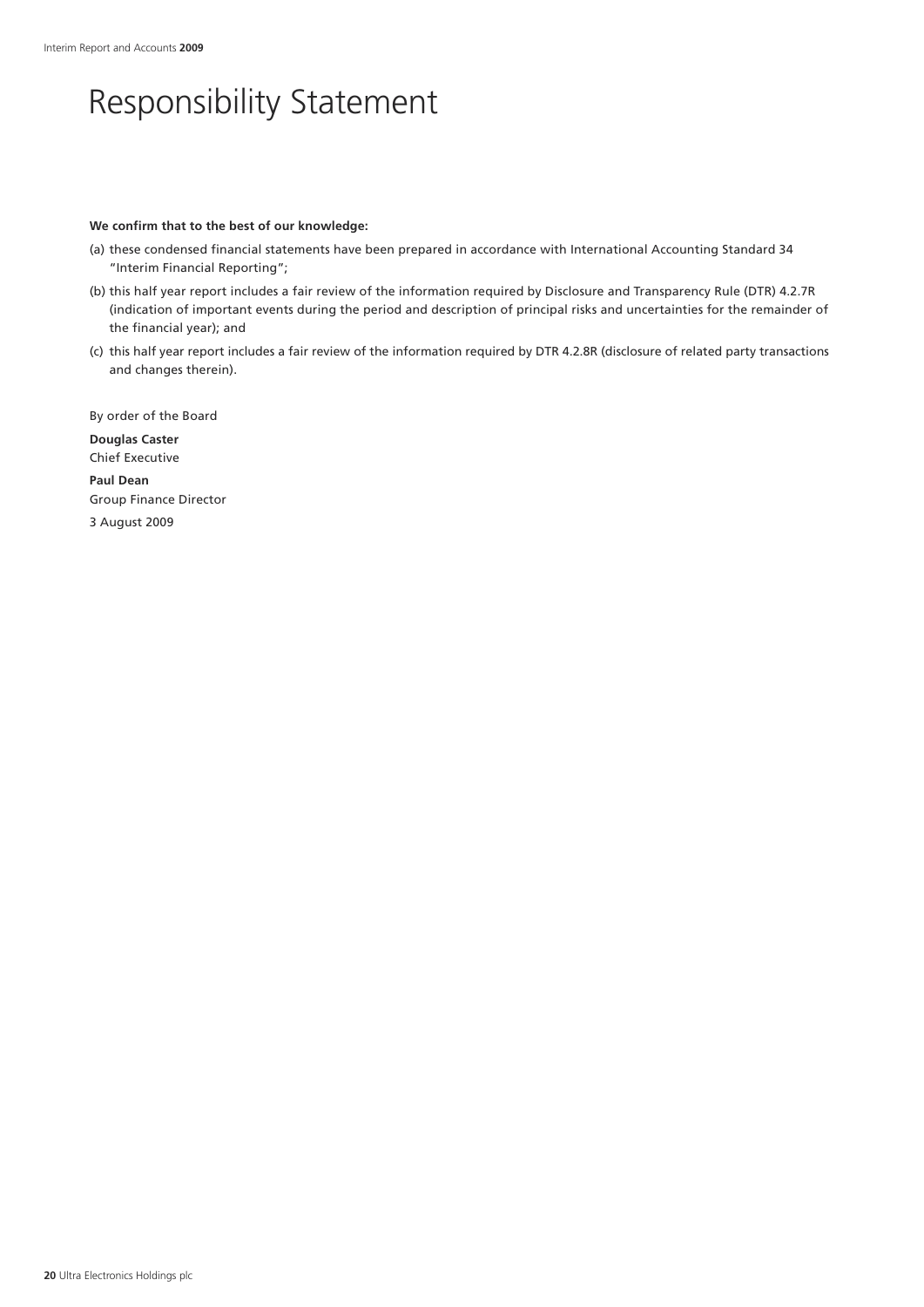### Business addresses

#### **Aircraft & Vehicle Systems**

Controls 417 Bridport Road Greenford Middlesex UB6 8UA England Tel: +44 (0) 20 8813 4444 www.ultra-controls.com

Dascam PO Box 108664 Abu Dhabi  $\overline{U}$ Tel: +971 2 665 6439 www.ultra-dascam.com

Datel Taylor House Caxton Road Fulwood Preston PR2 9ZB England

Tel: +44 (0) 1772 907 500 www.ultra-datel.com Electrics Kingsditch Lane Cheltenham Gloucestershire GL51 9PG England Tel: +44 (0) 1242 221166 www.ultra-electrics.com

Measurement Systems Inc. 50 Barnes Park North Suite 102 Wallingford Connecticut 06492 USA Tel: +1 203 949 3500 www.ultra-msi.com

Precision Air Systems Anson Business Park Cheltenham Road East Gloucester GL2 9QN England Tel: +44 (0) 1452 714382 www.ultra-pas.com

#### **Information & Power Systems**

Advanced Tactical Systems 3300 Duval Road, Suite 200 Austin Texas 78759 USA Tel: +1 512 327 6795 www.ultra-ats.com

#### Airport Systems

The Oaks Crewe Road Wythenshawe Manchester M23 9SS England Tel: +44 (0) 161 946 3600 www.ultra-as.com Command & Control Systems Knaves Beech Business Centre Loudwater High Wycombe Buckinghamshire HP10 9UT **England** Tel: +44 (0) 1628 530000 www.ultra-ccs.com EMS 95 Horseblock Road, Unit 2 Yaphank New York 11980 USA Tel: +1 631 345 6200 www.ultra-ems.com Manufacturing & Card Systems Waverley House Hampshire Road Granby Estate **Weymouth** Dorset DT4 9XD England Tel: +44 (0) 1305 784738 www.ultra-mcs.com

Nuclear Sensors & Process Instrumentation 707 Jeffrey Way P.O. Box 300 Round Rock Texas 78680-0300 USA Tel: +1 512 434 2800

www.ultra-nspi.com PMES Towers Business Park Wheelhouse Road Rugeley Staffordshire WS15 1UZ England Tel: +44 (0) 1889 503300 www.ultra-pmes.com ProLogic 2000 Green River Drive

Suite 115 Fairmont West Virginia 26554 USA Tel: +1 304 534 5160 www.ultra-prologic.com TACTICAL SYSTEMS AudioSoft 3 Longwood Court Love Lane Cirencester Gloucestershire GL7 1YG England Tel: +44 (0) 1285 883800 www.ultra-audiosoft.com

#### Communication & Integrated

Systems 419 Bridport Road Greenford Middlesex UB6 8UA England Tel: +44 (0) 20 8813 4567 www.ultra-scs.com

Criticom 4211 Forbes Boulevard Lanham Maryland 20706 USA Tel: +1 301 306 0600

www.ultra-criticom.com DNE Technologies 50 Barnes Park North Wallingford Connecticut 06492-5912 USA Tel: +1 203 265 7151 www.ultra-dne.com

Maritime Systems 40 Atlantic Street Dartmouth Nova Scotia B2Y 4N2 Canada Tel: +1 902 466 7491 www.ultra-uems.ca

Tactical Communication Systems 5990 Côte de Liesse Montreal, Québec H4T 1V7 Canada Tel: +1 514 855 6363 www.ultra-tcs.com

#### SONAR & UNDERSEA SYSTEMS

Avalon Systems 12 Douglas Drive Technology Park Mawson Lakes South Australia 5095 Australia Tel: +61 (0) 8 8169 1200 www.avalon.com.au www.ultra-electronics.com.au

Flightline Systems 7625 Omnitech Place Victor New York 14564-9795 USA

Tel: +1 585 924 4000 www.ultra-fei.com

Ocean Systems 115 Bay State Drive Braintree Massachusetts 02184-5203 USA Tel: +1 781 848 3400 www.ultra-os.com

Sonar Systems 419 Bridport Road Greenford Middlesex UB6 8UA England Tel: +44 (0) 20 8813 4567 www.ultra-scs.com USSI

4578 East Park 30 Drive Columbia City Indiana 46725-8869 USA Tel: +1 260 248 3500 www.ultra-ussi.com

Statement of Responsibility **Statement of Responsibility**